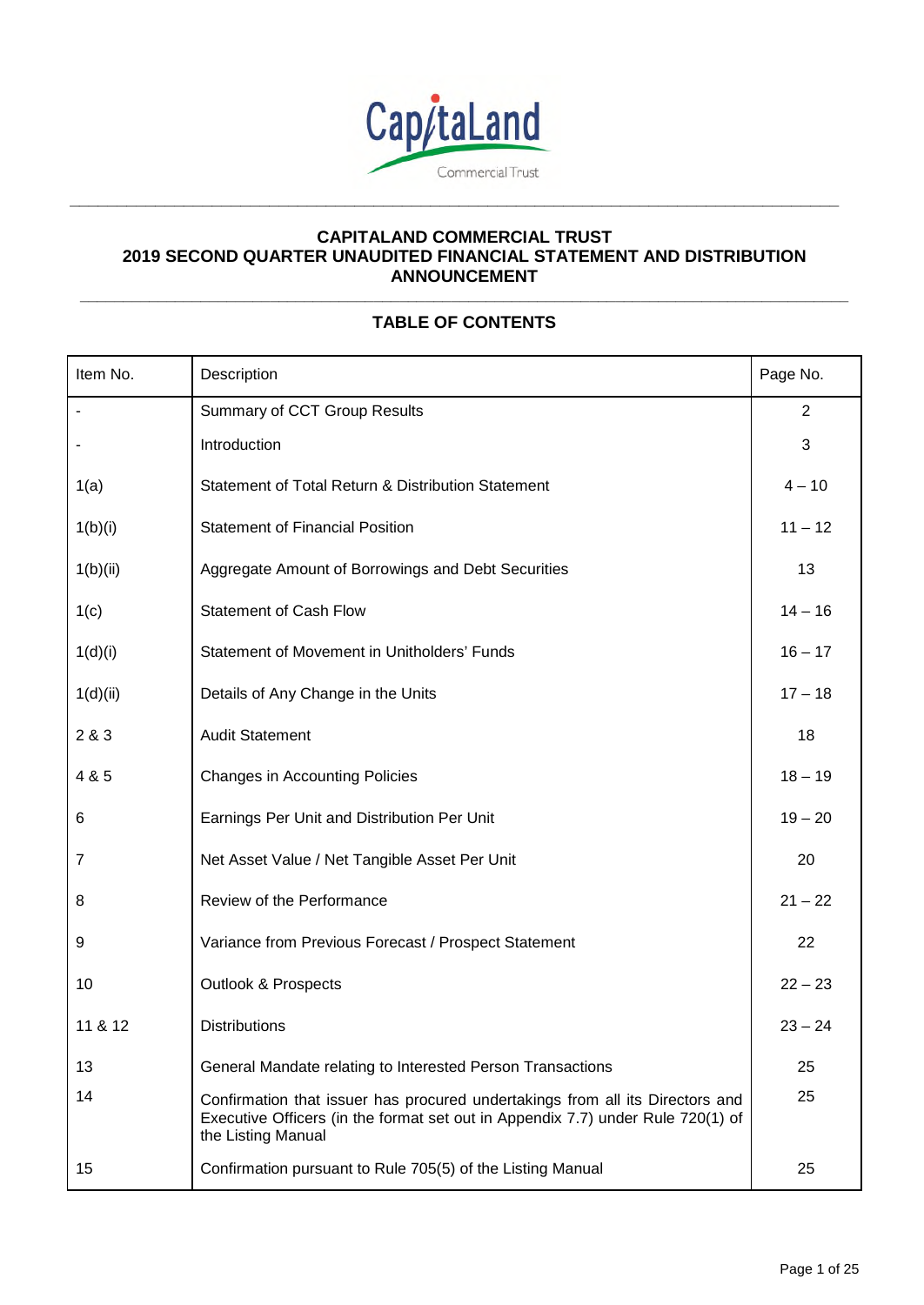### **SUMMARY OF CCT GROUP RESULTS**

|                                       | <b>Notes</b> | 2Q 2019 | 2Q 2018 | Change<br>% | 1H 2019 | 1H 2018 | Change<br>% |
|---------------------------------------|--------------|---------|---------|-------------|---------|---------|-------------|
| Gross Revenue (S\$'000)               |              | 100,985 | 98,015  | 3.0         | 200.747 | 194,433 | 3.2         |
| Net Property Income (S\$'000)         |              | 78,383  | 77,737  | 0.8         | 158,185 | 154,946 | 2.1         |
| Distributable Income (S\$'000)        | ∩            | 82.435  | 79,383  | 3.8         | 165,158 | 155,989 | 5.9         |
| Distribution Per Unit ("DPU") (cents) |              | 2.20    | 2.16    | 1.9         | 4.40    | 4.28    | 2.8         |

Notes:

- (1) The improved performance was largely attributed to the acquisition of Gallileo and higher revenue from 21 Collyer Quay, Asia Square Tower 2 and Capital Tower, offset by the divestment of Twenty Anson and lower revenue from Bugis Village and Six Battery Road.
- (2) Distributable income in 2Q 2019 and 1H 2019 includes tax-exempt income of S\$3.9 million and S\$7.3 million respectively (2Q 2018 and 1H 2018: S\$0.8 million).

### **DISTRIBUTION AND BOOK CLOSURE DATES**

| <b>Distribution</b> | 1 January 2019 to 30 June 2019                                                                                                                        |  |
|---------------------|-------------------------------------------------------------------------------------------------------------------------------------------------------|--|
| Distribution Type   | Taxable income<br>ii) Tax-exempt income                                                                                                               |  |
| Distribution Rate   | 4.40 cents per unit comprising:<br>Taxable income distribution 4.21 cents per unit; and<br>ii) Tax-exempt income distribution of 0.19 cents per unit. |  |
| Books Closure Date  | Friday, 26 July 2019                                                                                                                                  |  |
| <b>Payment Date</b> | Thursday, 29 August 2019                                                                                                                              |  |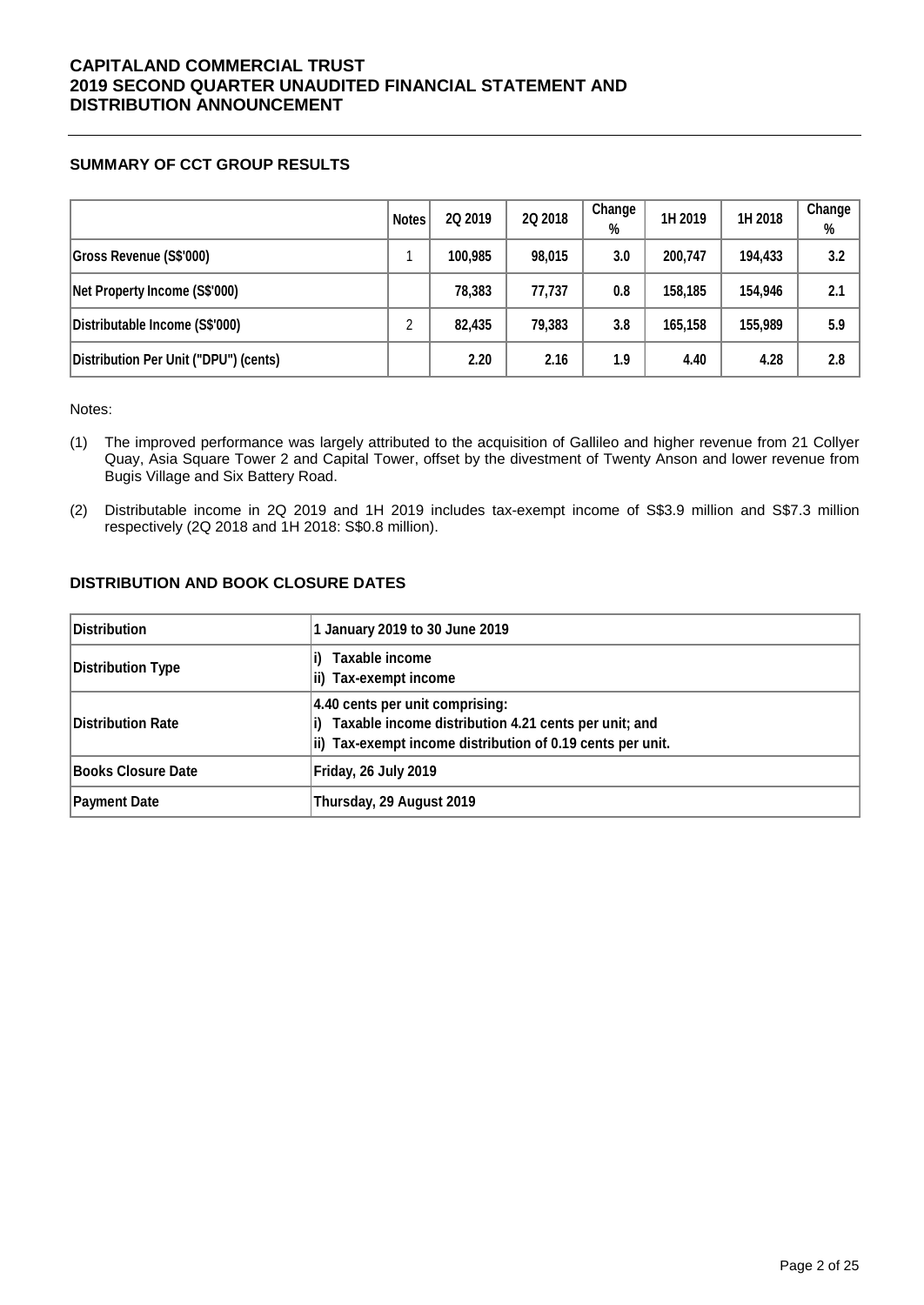### **INTRODUCTION**

CapitaLand Commercial Trust ("CCT") was established pursuant to a trust deed dated 6 February 2004 (as amended) executed between CapitaLand Commercial Trust Management Limited, as manager of CCT (the "Manager") and HSBC Institutional Trust Services (Singapore) Limited, as trustee of CCT (the "CCT Trustee").

As at 30 June 2019, CCT's property portfolio comprises:

- (1) Capital Tower
- (2) Six Battery Road
- (3) 21 Collyer Quay ("HSBC Building")
- (4) CapitaGreen, held through wholly owned MSO Trust
- (5) Asia Square Tower 2 ("AST2"), held through wholly owned subsidiary Asia Square Tower 2 Pte. Ltd. ("AST2 Co."), which is in turn held by MVKimi (BVI) Limited (collectively referred to as "AST2 Group")
- (6) Raffles City Singapore, held through CCT's 60.0% interest in RCS Trust
- (7) One George Street, held through CCT's 50.0% interest in One George Street LLP ("OGS LLP")
- (8) CapitaSpring, a property under development, held through CCT's 45.0% interest in Glory Office Trust ("GOT") and Glory SR Trust ("GSRT")
- (9) Gallileo, an office building in Frankfurt, Germany, held through CCT's 94.9% interest in Gallileo Property S.a.r.l. ("Gallileo Co."), which is in turn held by special purpose vehicles CCT Galaxy Two Pte. Ltd. and CCT Galaxy One Pte. Ltd. ("Galaxy SPVs") (collectively referred to as "Gallileo Group").

CCT also owns approximately 10.9% of MRCB-Quill REIT ("MQREIT"), a commercial real estate investment trust listed in Malaysia.

On 1 April 2019, Bugis Village was returned to the State and CCT received a compensation sum of S\$40.7 million. Concurrently, CCT signed a one-year master lease agreement with Singapore Land Authority ("SLA") with effect from 1 April 2019.

On 17 July 2019, CCT announced the following:

That it has entered into an agreement to acquire an effective 94.9% interest in Main Airport Center ("MAC") – a freehold office property in Frankfurt, Germany – from CapitaLand Limited and Lum Chang Holdings Limited. CapitaLand will continue to hold a 5.1% interest in MAC post-transaction.

That it has signed a seven-year lease, commencing in early 2Q 2021 with WeWork Singapore Pte. Ltd. for the entire building of 21 Collyer Quay, with fit-out period prior to the lease commencement. The building is currently occupied by The Hongkong and Shanghai Banking Corporation Limited until April 2020. The Manager plans to use the transitional downtime to upgrade the building at an approximate cost S\$45 million.

That CCT will take the opportunity and undertake an approximately S\$35 million asset enhancement initiative of Six Battery Road upon the expiry of Standard Chartered Bank's lease in 2020. Standard Chartered remains an anchor tenant and will continue to lease office space and house their flagship branch at Six Battery Road. The main office tower, which was last upgraded in 2013, will remain operational.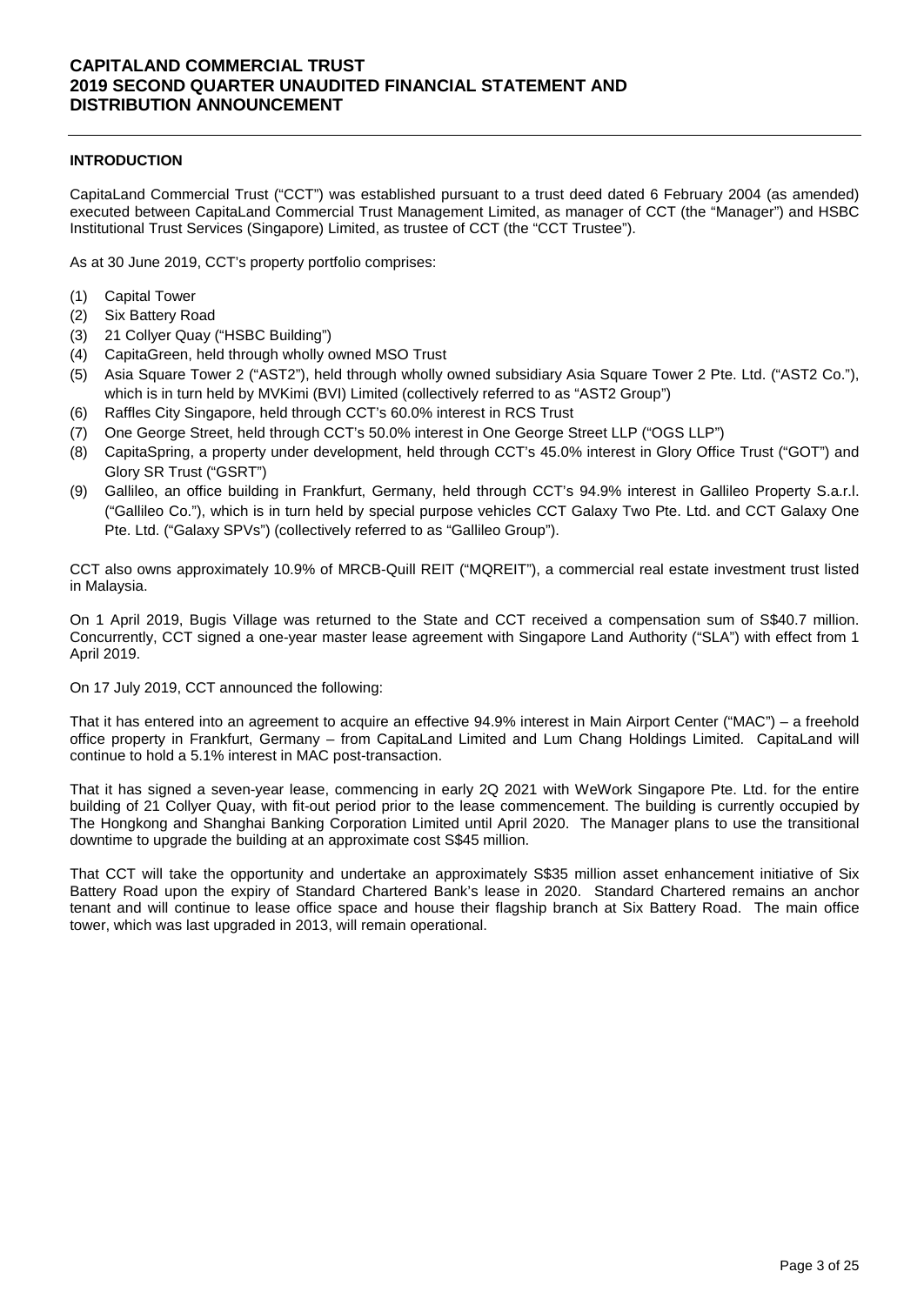#### **1(a) Statement of Total Return & Distribution Statement (2Q 2019 vs 2Q 2018)**

|                                                     |      |           | Group      |           |           | <b>Trust</b> |        |
|-----------------------------------------------------|------|-----------|------------|-----------|-----------|--------------|--------|
| <b>Statement of Total Return</b>                    | Note | 2Q 2019   | 2Q 2018    | Change    | 2Q 2019   | 2Q 2018      | Change |
|                                                     |      | S\$'000   | S\$'000    | $\%$      | S\$'000   | S\$'000      | $\%$   |
| Gross rental income                                 |      | 95,116    | 92,904     | 2.4       | 66,906    | 70,395       | (5.0)  |
| Car park income                                     |      | 1,555     | 1,561      | (0.4)     | 1,172     | 1,199        | (2.3)  |
| Other income                                        | 1    | 4,314     | 3,550      | 21.5      | 2,992     | 2,715        | 10.2   |
| Gross revenue                                       | 2    | 100,985   | 98,015     | 3.0       | 71,070    | 74,309       | (4.4)  |
| Property management fees                            |      | (2,301)   | (2, 238)   | 2.8       | (1,528)   | (1,669)      | (8.4)  |
| Property tax                                        | 3    | (7, 507)  | (7, 946)   | (5.5)     | (5, 284)  | (5,876)      | (10.1) |
| Other property operating expenses                   | 4    | (12, 794) | (10,094)   | 26.7      | (9, 915)  | (8, 132)     | 21.9   |
| <b>Property operating expenses</b>                  |      | (22, 602) | (20, 278)  | 11.5      | (16, 727) | (15, 677)    | 6.7    |
| Net property income                                 | 5    | 78,383    | 77,737     | 0.8       | 54,343    | 58,632       | (7.3)  |
| Interest income                                     | 6    | 1,143     | 1,126      | 1.5       | 13,907    | 12,056       | 15.4   |
| Investment income                                   | 7    |           |            |           | 40,388    | 32,319       | 25.0   |
| Asset management fees:                              |      |           |            |           |           |              |        |
| - Base fees                                         |      | (1,987)   | (2, 165)   | (8.2)     | (1,571)   | (1,752)      | (10.3) |
| - Performance fees                                  |      | (2,987)   | (2,706)    | 10.4      | (2, 331)  | (2,376)      | (1.9)  |
| Trust and other operating expenses                  | 8    | (1, 457)  | (914)      | 59.4      | (10, 013) | (9, 495)     | 5.5    |
| Finance costs                                       | 9    | (17, 136) | (22, 286)  | (23.1)    | (17,036)  | (15, 935)    | 6.9    |
| Net income before share of profit of joint ventures |      | 55,959    | 50,792     | 10.2      | 77,687    | 73,449       | 5.8    |
| Share of profit (net of tax) of joint ventures      | 10   | 28,278    | 47,914     | (41.0)    |           |              |        |
| Net income before tax                               |      | 84,237    | 98,706     | (14.7)    | 77,687    | 73,449       | 5.8    |
| Net increase in fair value of investment properties | 11   | 57,448    | 178,884    | (67.9)    | 17,313    | 321,285      | (94.6) |
| Total return for the period before tax              |      | 141,685   | 277,590    | (49.0)    | 95,000    | 394,734      | (75.9) |
| Tax expense                                         | 12   | (1, 414)  | (2, 226)   | (36.5)    | (16)      | (50)         | (68.0) |
| Total return for the period after tax               |      | 140,271   | 275,364    | (49.1)    | 94,984    | 394,684      | (75.9) |
| Attributable to                                     |      |           |            |           |           |              |        |
| Unitholders                                         |      | 140,075   | 274,996    | (49.1)    | 94,984    | 394,684      | (75.9) |
| Non-controlling interest                            | 13   | 196       | 368        | (46.7)    |           |              |        |
| Total return for the period                         |      | 140,271   | 275,364    | (49.1)    | 94,984    | 394,684      | (75.9) |
| <b>Distribution Statement</b>                       |      |           |            |           |           |              |        |
| Total return attributable to unitholders            |      | 140,075   | 274,996    | (49.1)    | 94,984    | 394,684      | (75.9) |
| Net tax and other adjustments                       | 14   | (85, 613) | (220, 072) | (61.1)    | (16, 399) | (316, 051)   | (94.8) |
| Tax-exempt income distribution                      |      | 3,850     | 750        | <b>NM</b> | 3,850     | 750          | NM     |
| Distribution from joint ventures                    | 15   | 24,123    | 23,709     | 1.7       |           |              |        |
| Distributable income to unitholders                 |      | 82,435    | 79,383     | 3.8       | 82,435    | 79,383       | 3.8    |
| NM - Not Meaningful                                 |      |           |            |           |           |              |        |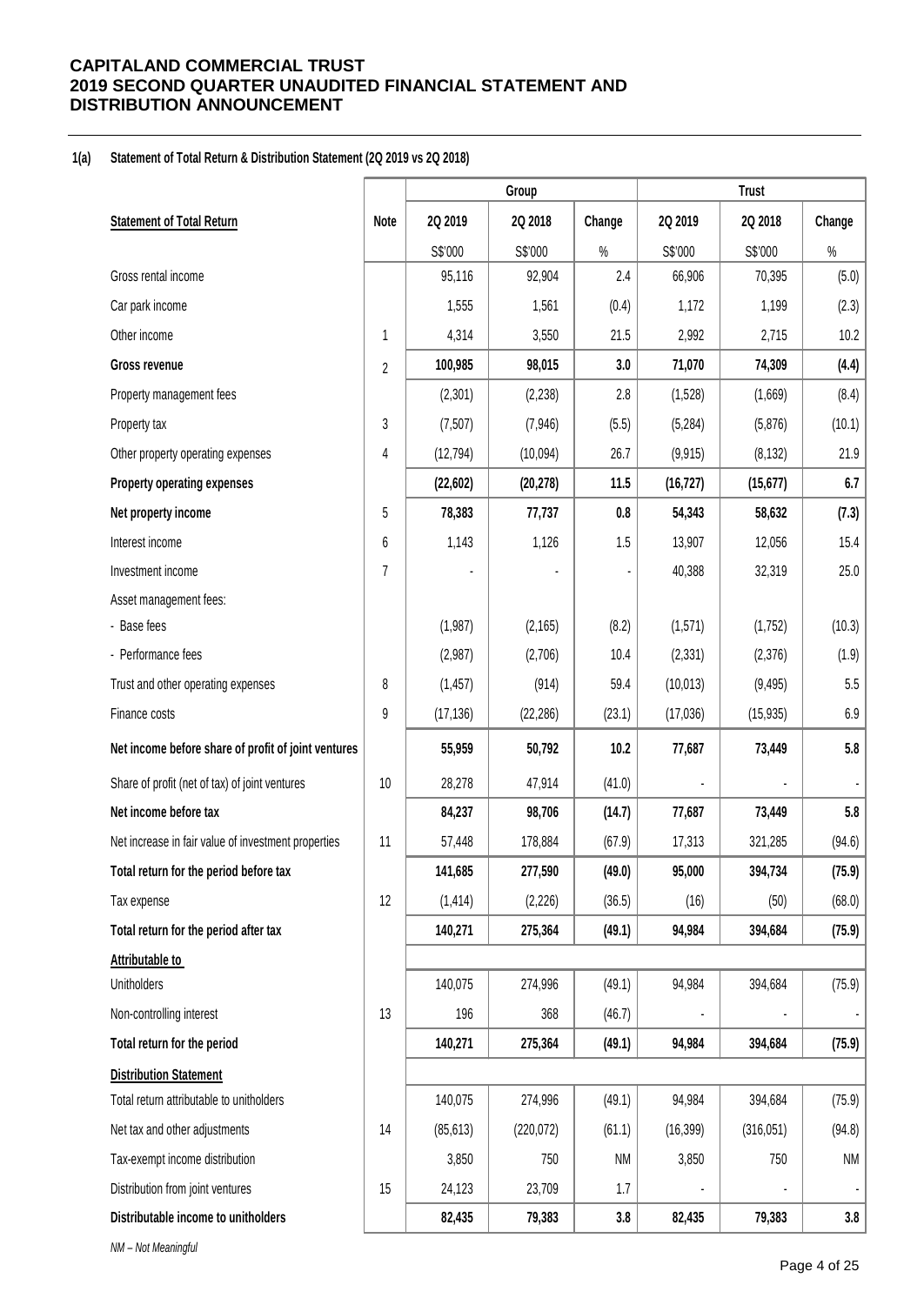### Notes:

- (1) Higher other income in 2Q 2019 from 2Q 2018 was mainly due to higher property tax recovery.
- (2) Higher gross revenue was largely attributed to the acquisition of Gallileo and higher revenue from Asia Square Tower 2 ("AST2"), 21 Collyer Quay and Capital Tower offset by the divestment of Twenty Anson and lower revenue from Bugis Village and Six Battery Road.
- (3) Lower property tax for 2Q 2019 was mainly due to divestment of Twenty Anson and the return of Bugis Village to the State.
- (4) Other property operating expenses for 2Q 2019 was higher than 2Q 2018 mainly due to rental charges of Bugis Village under the master lease with SLA as well as higher marketing expenses, albeit offset by the decrease in other property operating expenses due to the divestment of Twenty Anson. At the Group level, other property operating expenses of Gallileo also contributed to the increase.
- (5) The following was included as part of the net property income:

|         | Group   |        | <b>Trust</b> |         |        |  |  |  |
|---------|---------|--------|--------------|---------|--------|--|--|--|
| 2Q 2019 | 2Q 2018 | Change | 2Q 2019      | 2Q 2018 | Change |  |  |  |
| S\$'000 | S\$'000 | $\%$   | S\$'000      | S\$'000 | $\%$   |  |  |  |
| 1,279   | 1,118   | 14.4   | 264          | 98      | NM     |  |  |  |

Depreciation and amortisation of lease incentives

(6) Interest income includes the following:

|                                                      | Group   |         |        |         |         |        |
|------------------------------------------------------|---------|---------|--------|---------|---------|--------|
|                                                      | 2Q 2019 | 2Q 2018 | Change | 2Q 2019 | 2Q 2018 | Change |
|                                                      | S\$'000 | S\$'000 | $\%$   | S\$'000 | S\$'000 | $\%$   |
| Interest income from cash balance                    | 153     | 136     | 12.5   | 100     | 90      | 11.1   |
| Interest income from unitholder loan <sup>(6a)</sup> | 990     | 990     |        | 13,807  | 11,966  | 15.4   |
| Total                                                | 1,143   | 1,126   | 1.5    | 13,907  | 12,056  | 15.4   |

(6a) Higher interest income from unitholder loan at the Trust was mainly due to higher unitholder loans to subsidiaries.

- (7) Investment income relates to dividends / distributions received from subsidiaries and joint ventures. There was no dividends received from subsidiaries in 2Q 2018.
- (8) Higher trust and other operating expenses for 2Q 2019 vis-à-vis 2Q 2018 was due to higher other operating expenses incurred.
- (9) Finance costs include the following:

|                                        |         | Group   |        |         | <b>Trust</b> |        |  |  |
|----------------------------------------|---------|---------|--------|---------|--------------|--------|--|--|
|                                        | 2Q 2019 | 2Q 2018 | Change | 2Q 2019 | 2Q 2018      | Change |  |  |
|                                        | S\$'000 | S\$'000 | $\%$   | S\$'000 | S\$'000      | $\%$   |  |  |
| Interest cost <sup>(9a)</sup>          | 16,556  | 20,266  | (18.3) | 16,581  | 15,485       | 7.1    |  |  |
| Amortisation of transaction costs (9b) | 580     | 2,020   | (71.3) | 455     | 450          | 1.1    |  |  |
| Total                                  | 17,136  | 22,286  | (23.1) | 17,036  | 15,935       | 6.9    |  |  |

- (9a) At the Group level, lower interest cost for 2Q 2019 versus 2Q 2018 was mainly due to lower borrowings. At the Trust level, the higher interest cost in 2Q 2019 was due to a full quarter's borrowings incurred to fund the acquisition of Gallileo compared to only twelve days in 2Q 2018.
- (9b) Lower amortisation of transaction costs at the Group level in 2Q 2019 vis-à-vis 2Q 2018 was mainly due to prepayment of borrowings in 2018.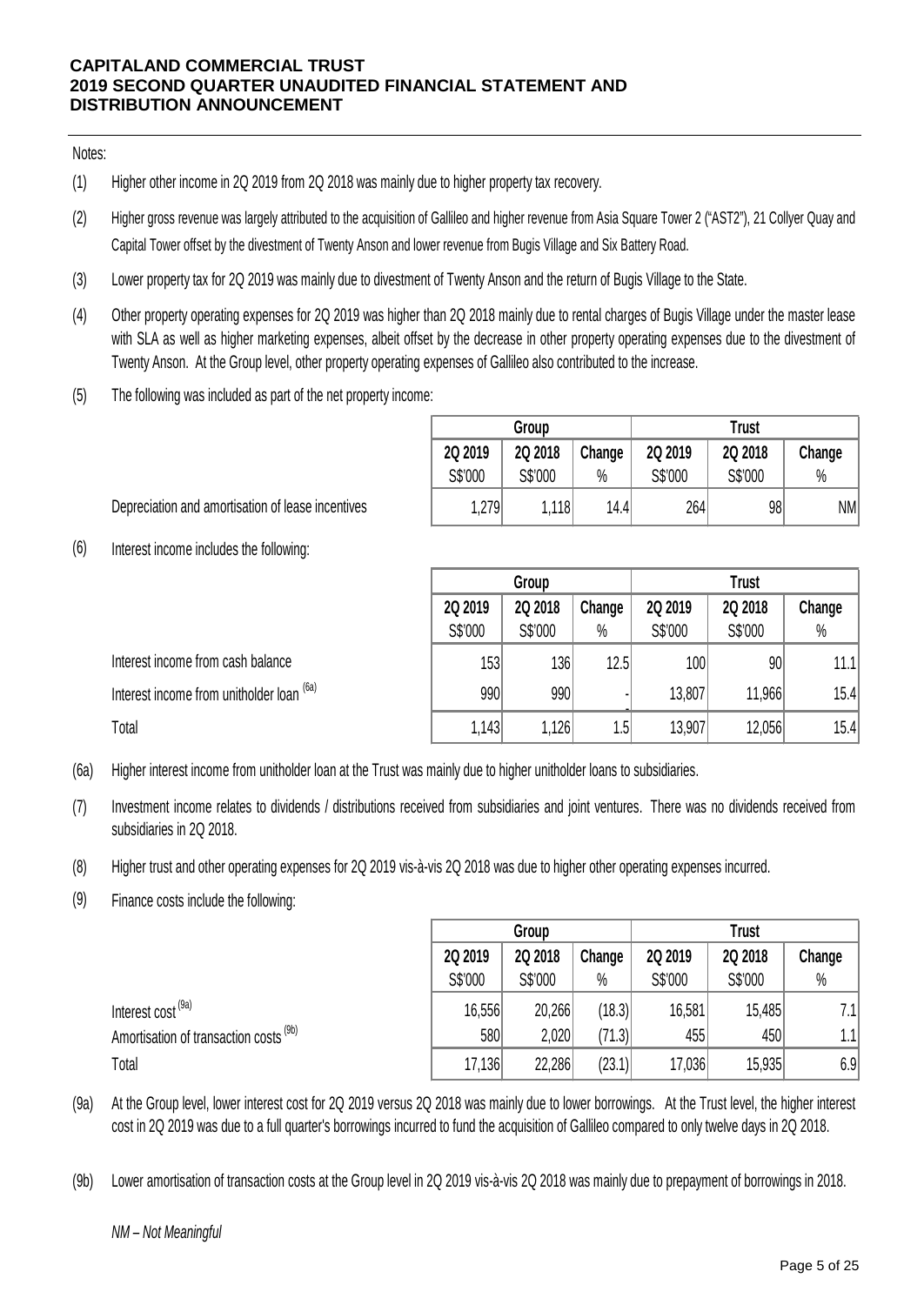(10) Share of profit of joint ventures relates mainly to results for CCT's interest in 60.0% of RCS Trust, 50.0% of OGS LLP and 45.0% of GOT & GSRT. Summary of the share of results of joint ventures is as follows:

|                                                                      |         | Group    |        |
|----------------------------------------------------------------------|---------|----------|--------|
|                                                                      | 2Q 2019 | 2Q 2018  | Change |
|                                                                      | S\$'000 | S\$'000  | $\%$   |
| Gross revenue                                                        | 41,211  | 40,827   | 0.9    |
| Property operating expenses                                          | (9,312) | (10,085) | (7.7)  |
| Net property income                                                  | 31,899  | 30,742   | 3.8    |
| Finance costs <sup>(10a)</sup>                                       | (7,340) | (6,314)  | 16.2   |
| Net increase in fair value of investment properties <sup>(10b)</sup> | 6,625   | 26,342   | (74.9) |
| Trust and other expenses                                             | (2,906) | (2,856)  | 1.8    |
| Net profit of joint ventures (after tax)                             | 28,278  | 47,914   | (41.0) |

(10a) Higher finance costs in 2Q 2019 was due to higher interest rates for the borrowings of RCS Trust and OGS LLP as well as more borrowings by RCS Trust.

- (10b) Lower fair value gains of Raffles City Singapore and One George Street in 2Q 2019 vis-a-vis 2Q 2018.
- (11) This relates to the net change in the property values based on valuations over carrying values.
- (12) At the Group level, lower tax expense was mainly due to lower tax expense of Gallileo Co..
- (13) This relates to the non-controlling interest of Gallileo Co..
- (14) Net tax and other adjustments comprise the following:

|                                                           | Group     |            |        |           |            |        |
|-----------------------------------------------------------|-----------|------------|--------|-----------|------------|--------|
|                                                           | 2Q 2019   | 2Q 2018    | Change | 2Q 2019   | 2Q 2018    | Change |
|                                                           | S\$'000   | S\$'000    | $\%$   | S\$'000   | S\$'000    | $\%$   |
| Asset management fee payable in Units (14a)               | 1,059     | 1,577      | (32.8) | 1,059     | 1,577      | (32.8) |
| Trustee's fees                                            | 260       | 282        | (7.8)  | 207       | 229        | (9.6)  |
| Amortisation of transaction costs                         | 580       | 2,020      | (71.3) | 455       | 450        | 1.1    |
| Net increase in fair value of investment properties (14b) | (57, 454) | (178, 824) | (67.9) | (17, 313) | (321, 285) | (94.6) |
| Share of profit of joint ventures                         | (28, 278) | (47, 914)  | (41.0) |           |            |        |
| Temporary differences and other items                     | (1,780)   | 2,787      | NM     | (807)     | 2,978      | NM     |
| Total                                                     | (85, 613) | (220, 072) | (61.1) | (16,399)  | (316, 051) | (94.8) |

(14a) This relates to asset management fees of AST2 payable in Units.

(14b) At the Group level, it excludes the non-controlling interest's share of the net increase in fair value of Gallileo.

(15) This relates to distributions from RCS Trust (CCT's 60.0% interest) and OGS LLP (CCT's 50.0% interest).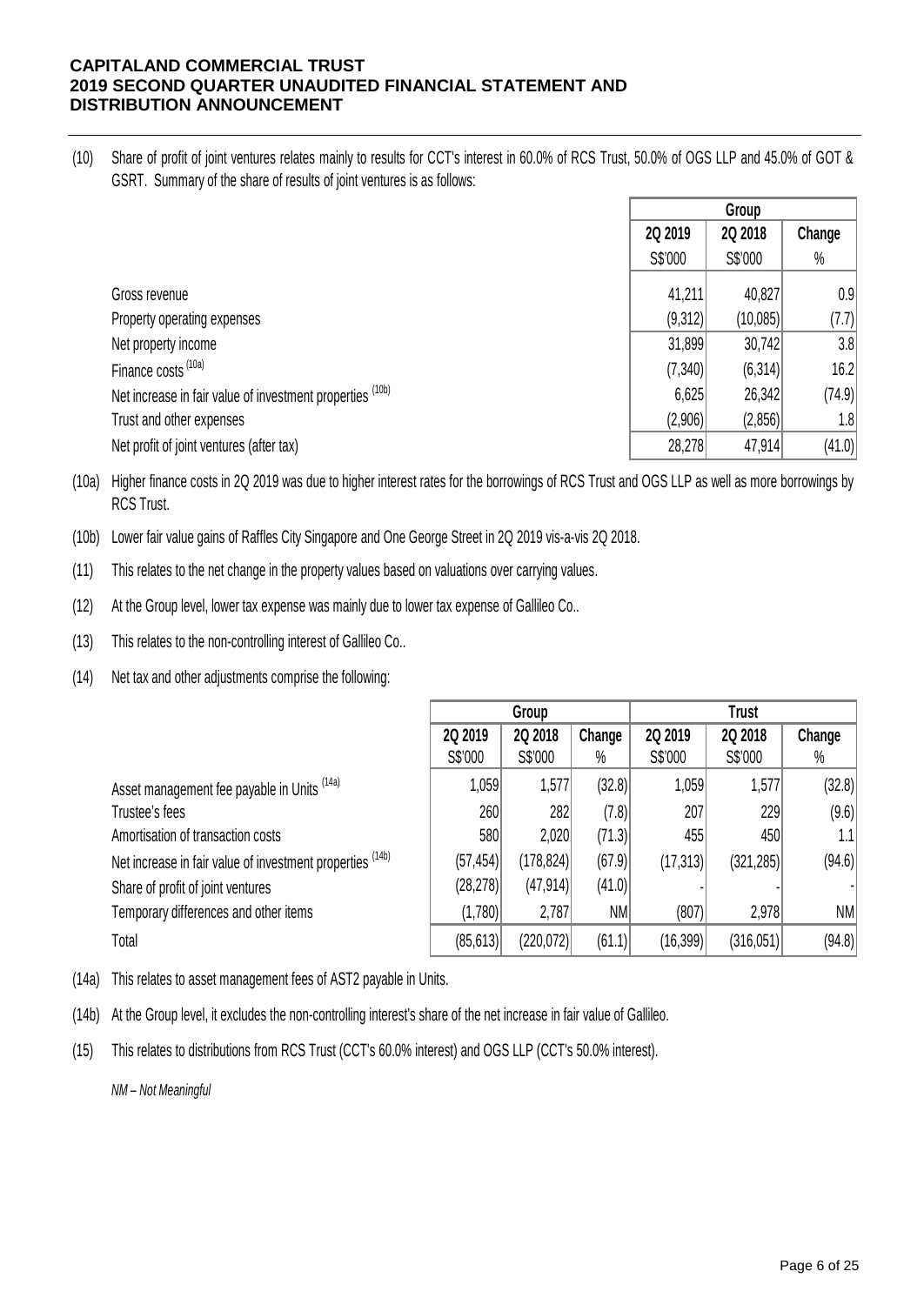#### **1(a) Statement of Total Return & Distribution Statement (1H 2019 vs 1H 2018)**

|                                                     |                | Group              |                    |             | <b>Trust</b>       |                    |               |
|-----------------------------------------------------|----------------|--------------------|--------------------|-------------|--------------------|--------------------|---------------|
| <b>Statement of Total Return</b>                    | Note           | 1H 2019            | 1H 2018            | Change      | 1H 2019            | 1H 2018            | Change        |
| Gross rental income                                 |                | S\$'000<br>189,595 | S\$'000<br>184,721 | $\%$<br>2.6 | S\$'000<br>133,507 | S\$'000<br>140,524 | $\%$<br>(5.0) |
|                                                     |                | 3,385              | 3,006              |             |                    | 2,273              | 12.1          |
| Car park income                                     |                |                    |                    | 12.6        | 2,547              |                    |               |
| Other income                                        | 1              | 7,767              | 6,706              | 15.8        | 5,564              | 4,901              | 13.5          |
| Gross revenue                                       | $\overline{2}$ | 200,747            | 194,433            | 3.2         | 141,618            | 147,698            | (4.1)         |
| Property management fees                            |                | (4,657)            | (4, 404)           | 5.7         | (3, 120)           | (3, 333)           | (6.4)         |
| Property tax                                        | 3              | (15,052)           | (15, 581)          | (3.4)       | (10, 664)          | (11, 516)          | (7.4)         |
| Other property operating expenses                   | 4              | (22, 853)          | (19, 502)          | 17.2        | (17, 354)          | (15, 750)          | 10.2          |
| Property operating expenses                         |                | (42, 562)          | (39, 487)          | 7.8         | (31, 138)          | (30, 599)          | 1.8           |
| Net property income                                 | 5              | 158,185            | 154,946            | 2.1         | 110,480            | 117,099            | (5.7)         |
| Interest income                                     | 6              | 2,356              | 2,328              | 1.2         | 27,738             | 21,749             | 27.5          |
| Investment income                                   | $\overline{7}$ | 1,497              | 1,647              | (9.1)       | 83,128             | 67,416             | 23.3          |
| Asset management fees:                              |                |                    |                    |             |                    |                    |               |
| - Base fees<br>- Performance fees                   |                | (3,927)            | (4,073)            | (3.6)       | (3, 102)           | (3,255)            | (4.7)         |
|                                                     |                | (6, 222)           | (5, 571)           | 11.7        | (4, 927)           | (4,802)            | 2.6           |
| Trust and other operating expenses                  | 8              | (2, 543)           | (1,753)            | 45.1        | (19,665)           | (18, 951)          | 3.8           |
| Finance costs                                       | 9              | (34,079)           | (41, 621)          | (18.1)      | (33, 892)          | (30,064)           | 12.7          |
| Net income before share of profit of joint ventures |                | 115,267            | 105,903            | 8.8         | 159,760            | 149,192            | 7.1           |
| Share of profit (net of tax) of joint ventures      | 10             | 50,408             | 70,906             | (28.9)      |                    |                    |               |
| Net income                                          |                | 165,675            | 176,809            | (6.3)       | 159,760            | 149,192            | 7.1           |
| Loss on disposal of subsidiary                      | 11             |                    |                    |             |                    | (4, 478)           | <b>NM</b>     |
| Net increase in fair value of investment properties | 12             | 57,448             | 178,884            | (67.9)      | 17,313             | 321,285            | (94.6)        |
| Total return for the year before tax                |                | 223,123            | 355,693            | (37.3)      | 177,073            | 465,999            | (62.0)        |
| Tax expense                                         | 13             | (2,933)            | (3,359)            | (12.7)      | (178)              | (281)              | (36.7)        |
| Total return for the year after tax                 |                | 220,190            | 352,334            | (37.5)      | 176,895            | 465,718            | (62.0)        |
| Attributable to                                     |                |                    |                    |             |                    |                    |               |
| Unitholders                                         |                | 219,798            | 351,966            | (37.6)      | 176,895            | 465,718            | (62.0)        |
| Non-controlling interest                            | 14             | 392                | 368                | 6.5         |                    |                    |               |
| Total return for the year                           |                | 220,190            | 352,334            | (37.5)      | 176,895            | 465,718            | (62.0)        |
| <b>Distribution Statement</b>                       |                |                    |                    |             |                    |                    |               |
| Total return attributable to unitholders            |                | 219,798            | 351,966            | (37.6)      | 176,895            | 465,718            | (62.0)        |
| Net tax and other adjustments                       | 15             | (110,004)          | (244, 808)         | (55.1)      | (18, 987)          | (310, 479)         | (93.9)        |
| Tax-exempt income distribution                      |                | 7,250              | 750                | NM          | 7,250              | 750                | <b>NM</b>     |
| Distribution from joint ventures                    | 16             | 48,114             | 48,081             | 0.1         |                    |                    |               |
| Distributable income to unitholders                 |                | 165,158            | 155,989            | 5.9         | 165,158            | 155,989            | 5.9           |
| NM - Not Meaningful                                 |                |                    |                    |             |                    |                    |               |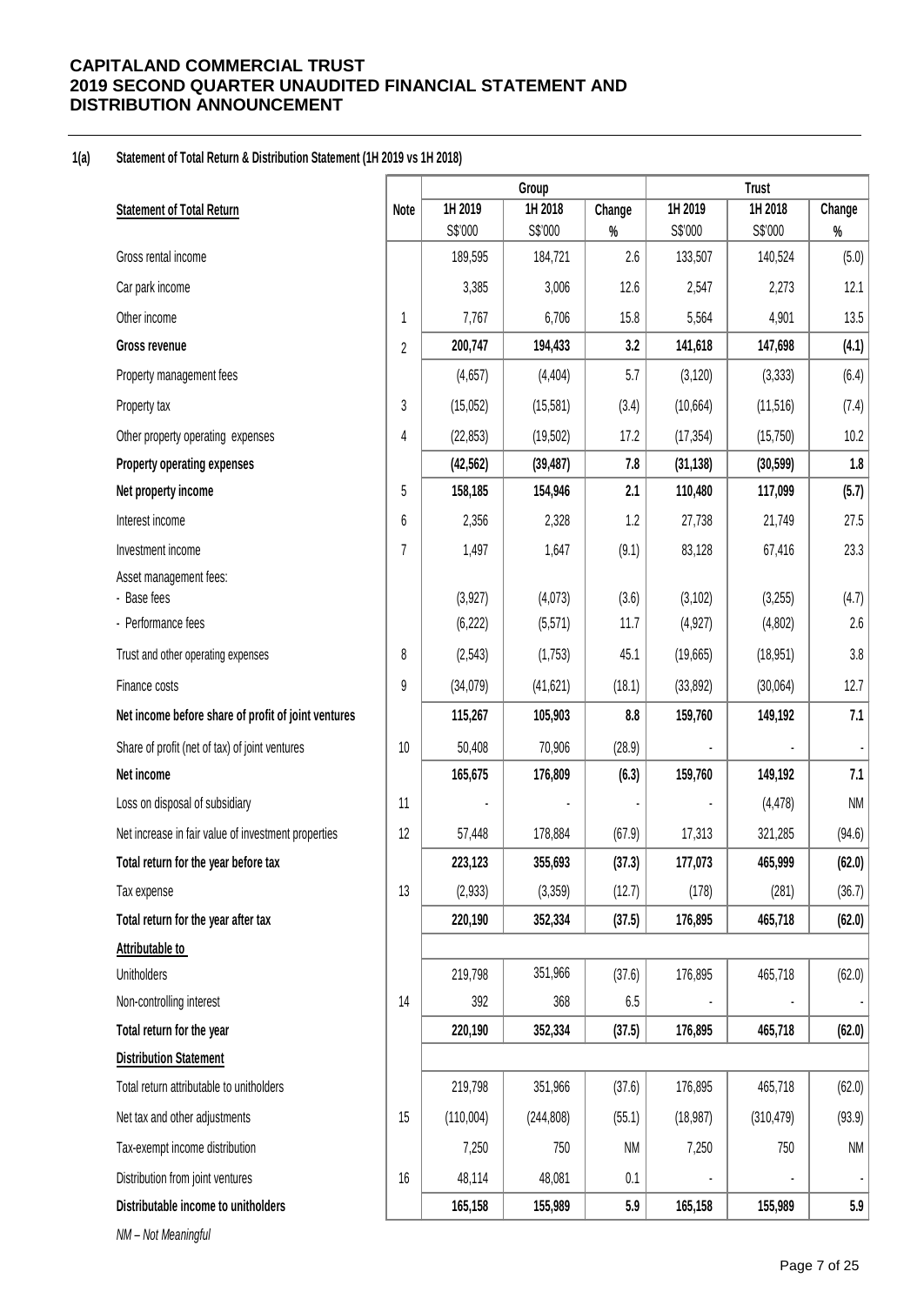### Notes:

- (1) Higher property tax recovery in 1H 2019 accounted for the increase over 1H 2018.
- (2) Higher gross revenue for the Group was largely attributed to the acquisition of Gallileo and higher revenue from AST2, 21 Collyer Quay and Capital Tower offset by divestment of Twenty Anson and lower gross revenue from Bugis Village and Six Battery Road.
- (3) Lower property tax for 1H 2019 was mainly due to divestment of Twenty Anson and the return of Bugis Village to the State.
- (4) Other property operating expenses for 1H 2019 was higher than 1H 2018 mainly due to rental charges of Bugis Village under the master lease with SLA as well as higher marketing expenses, which was offset by the decrease in other property operating expenses due to the divestment of Twenty Anson. At the Group level, other property operating expenses of Gallileo also contributed to the increase.
- (5) The following items have been included as part of net property income:

|                | Group   |                     |         | <b>Trust</b> |        |
|----------------|---------|---------------------|---------|--------------|--------|
| 1H 2019        | 1H 2018 | Change <sup>1</sup> | 1H 2019 | 1H 2018      | Change |
| S\$'000        | S\$'000 | $\%$                | S\$'000 | S\$'000      | $\%$   |
| 2,491          | 2,603   | (4.3)               | 460     | 558          | (17.6) |
| $\blacksquare$ | 12      | NM                  |         | 12           | NM     |

Depreciation and amortisation of lease incentives Impairment losses on trade receivables

(6) Interest income includes the following:

|                                                      | Group   |         |                  | <b>Trust</b> |         |        |  |
|------------------------------------------------------|---------|---------|------------------|--------------|---------|--------|--|
|                                                      | 1H 2019 | 1H 2018 | Change           | 1H 2019      | 1H 2018 | Change |  |
|                                                      | S\$'000 | S\$'000 | $\%$             | S\$'000      | S\$'000 | $\%$   |  |
| Interest income from cash balance                    | 387     | 359     | 7.81             | 277          | 280     | (1.1)  |  |
| Interest income from unitholder loan <sup>(6a)</sup> | 1,969   | 1,969   |                  | 27,461       | 21,469  | 27.9   |  |
| Total                                                | 2,356   | 2,328   | 1.2 <sup>1</sup> | 27,738       | 21,749  | 27.5   |  |

(6a) Higher interest income in 1H 2019 at the Trust level was mainly due to a higher unitholder loans to subsidiaries.

- (7) At the Group level, investment income relates to the distribution received from MQREIT. At the Trust level, investment income in 1H 2019 relates to dividends / distributions received from CCT's subsidiaries and joint ventures. There was no dividends received from subsidiaries in 1H 2018.
- (8) Higher trust and other operating expenses for 1H 2019 vis-à-vis 1H 2018 was due to higher other operating expenses incurred.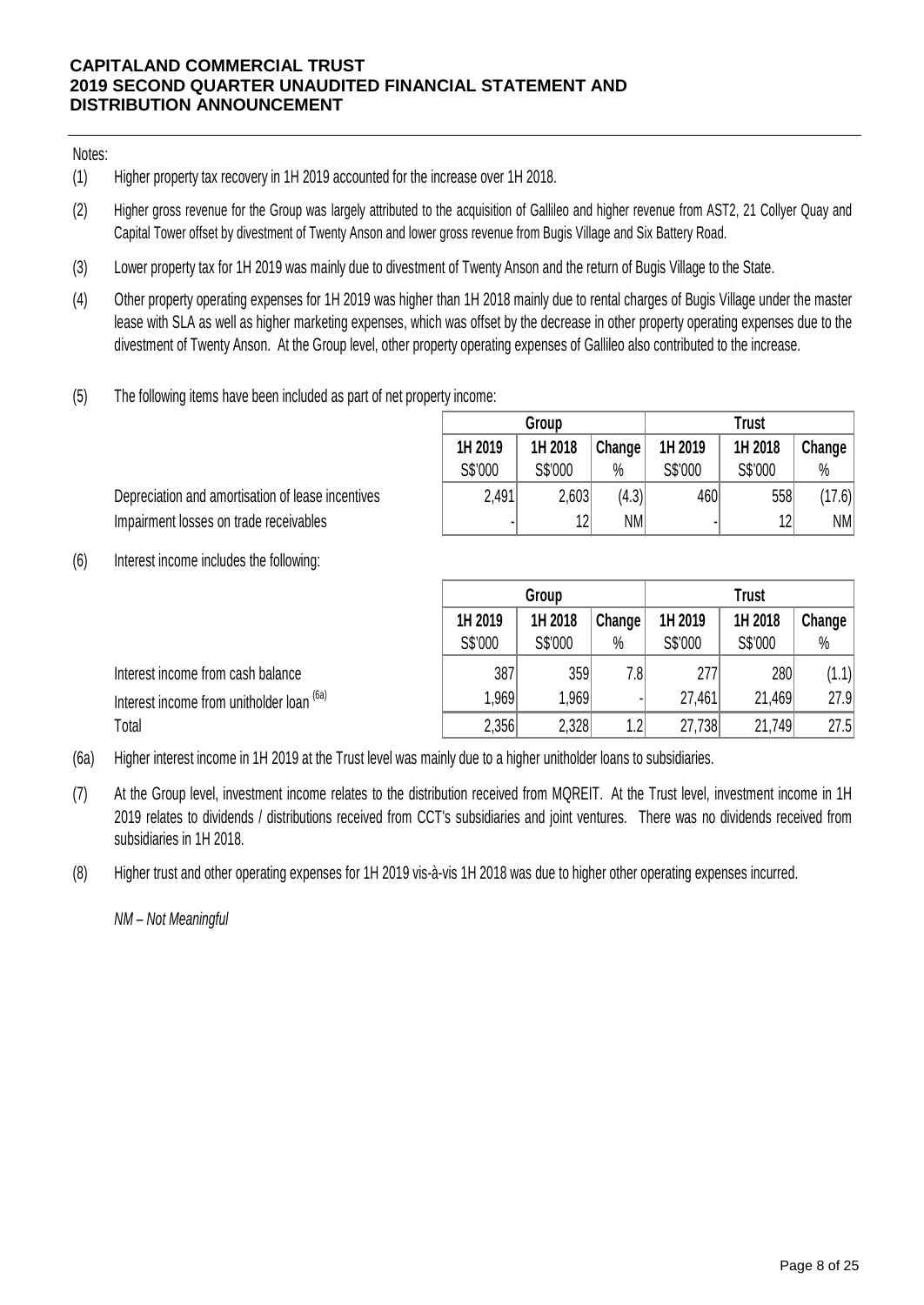### (9) Finance costs include the following:

|                                           | Group   |         |        | <b>Trust</b> |         |        |
|-------------------------------------------|---------|---------|--------|--------------|---------|--------|
|                                           | 1H 2019 | 1H 2018 | Change | 1H 2019      | 1H 2018 | Change |
|                                           | S\$'000 | S\$'000 | %      | S\$'000      | S\$'000 | $\%$   |
| Interest cost <sup>(9a)</sup>             | 32,935  | 38,485  | (14.4) | 32,984       | 28,739  | 14.8   |
| (9b)<br>Amortisation of transaction costs | 1,144   | 3,136   | (63.5) | 908          | 1,325   | (31.5) |
| Total                                     | 34,079  | 41,621  | (18.1) | 33,892       | 30,064  | 12.7   |

(9a) At the Group level, lower interest cost for 1H 2019 versus 1H 2018 was mainly due to lower borrowings. At the Trust level, the higher interest cost in 1H 2019 was due to a full period's borrowings incurred to fund the acquisition of Gallileo compared to only twelve days in 1H 2018.

(9b) The decrease in amortisation of transaction costs in 1H 2019 vis-à-vis 1H 2018 was mainly due to prepayment of borrowings in 2018.

(10) Share of profit of joint ventures relates mainly to results for RCS Trust (CCT's 60.0% interest), OGS LLP (CCT's 50.0% interest) and GOT & GSRT (CCT's 45.0% interest). Summary of the share of results of joint ventures is as follows:

|                                                           |           | For Information only |        |  |
|-----------------------------------------------------------|-----------|----------------------|--------|--|
|                                                           |           | Group                |        |  |
|                                                           | 1H 2019   | 1H 2018<br>Change    |        |  |
|                                                           | S\$'000   | S\$'000              | $\%$   |  |
| Gross revenue                                             | 83,192    | 82,092               | 1.3    |  |
| Property operating expenses                               | (18, 507) | (19,856)             | (6.8)  |  |
| Net property income                                       | 64,685    | 62,236               | 3.9    |  |
| Finance costs                                             | (15,098)  | (11, 970)            | 26.1   |  |
| Net increase in fair value of investment properties (10a) | 6,625     | 26,342               | (74.9) |  |
| Trust and other expenses                                  | (5,804)   | (5,702)              | 1.8    |  |
| Net profit of joint ventures (after tax)                  | 50,408    | 70,906               | (28.9) |  |

(10a) Lower fair value gains of Raffles City Singapore and One George Street in 1H 2019 vis-a-vis 1H 2018.

- (11) This relates to the liquidation of a subsidiary on 23 April 2018.
- (12) This relates to the net change in property values based on valuations over carrying values.

(13) At the Group level, lower tax expense was mainly due to lower tax expense of Gallileo Co..

(14) This relates to the non-controlling interest of Gallileo Co..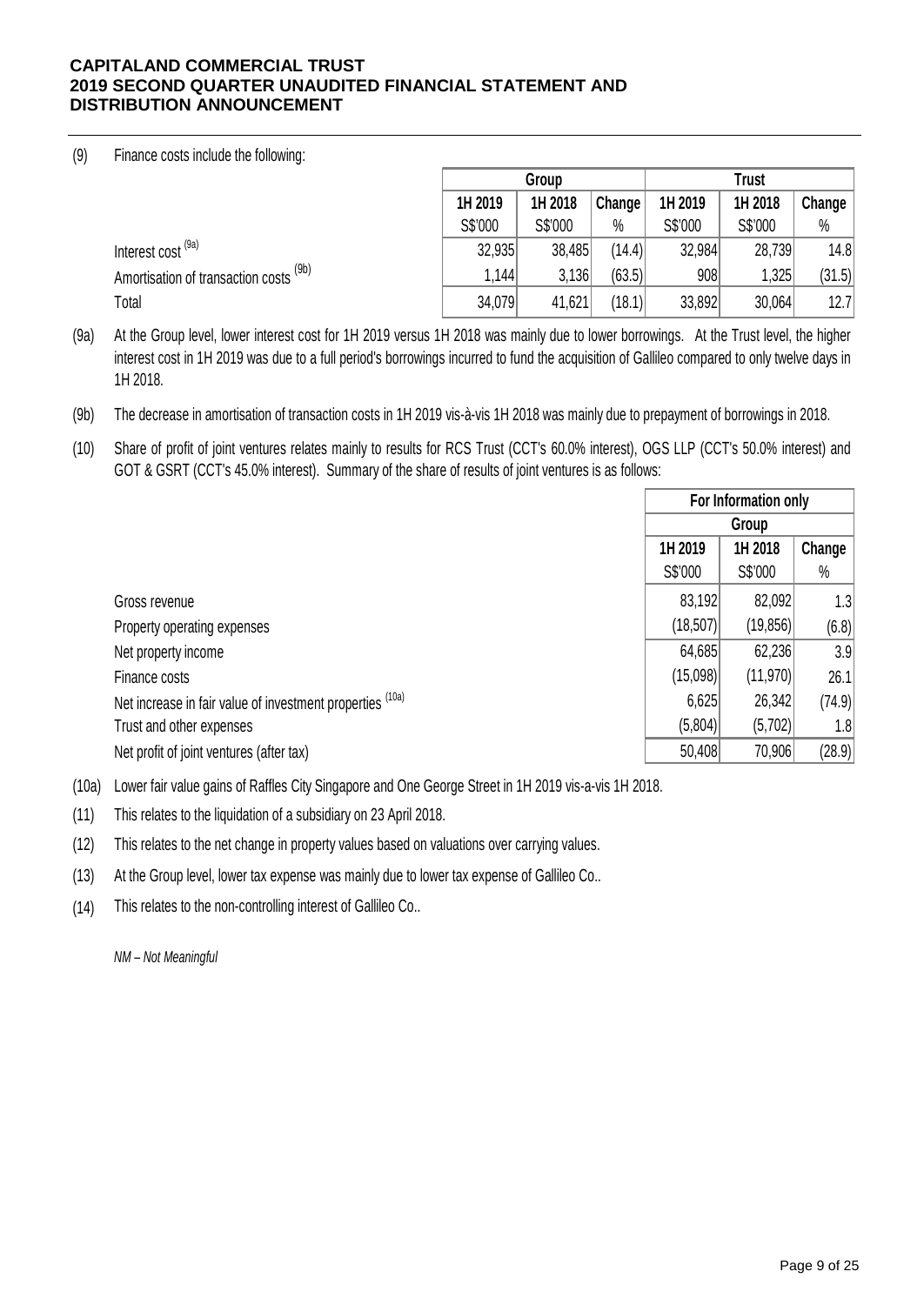### (15) Net tax and other adjustments comprise the following:

|                                                                 |           | Group      |        | Trust     |            |           |
|-----------------------------------------------------------------|-----------|------------|--------|-----------|------------|-----------|
|                                                                 | 1H 2019   | 1H 2018    | Change | 1H 2019   | 1H 2018    | Change    |
|                                                                 | S\$'000   | S\$'000    | $\%$   | S\$'000   | S\$'000    | $\%$      |
| Asset management fee paid and payable in Units <sup>(15a)</sup> | 2,146     | 3,133      | (31.5) | 2,146     | 3,133      | (31.5)    |
| Trustee's fees                                                  | 514       | 532        | (3.4)  | 410       | 428        | (4.2)     |
| Amortisation of transaction costs                               | 1,144     | 3,136      | (63.5) | 908       | 1,325      | (31.5)    |
| Net increase in fair value of investment properties (15b)       | (57,454)  | (178, 824) | (67.9) | (17, 313) | (321, 285) | (94.6)    |
| Share of profit of joint ventures                               | (50, 408) | (70,906)   | (28.9) |           |            |           |
| Temporary differences and other items                           | (5,946)   | (1,879)    | ΝM     | (5, 138)  | 5,920      | <b>NM</b> |
| Total                                                           | (110,004) | (244, 808) | (55.1) | (18, 987) | (310, 479) | (93.9)    |

(15a) This relates to asset management fees of AST2 payable in Units.

(15b) At the Group level, this excludes the non-controlling interest's share of the net increase in fair value of Gallileo.

(16) This relates to distributions from RCS Trust (CCT's 60.0% interest) and OGS LLP (CCT's 50.0% interest).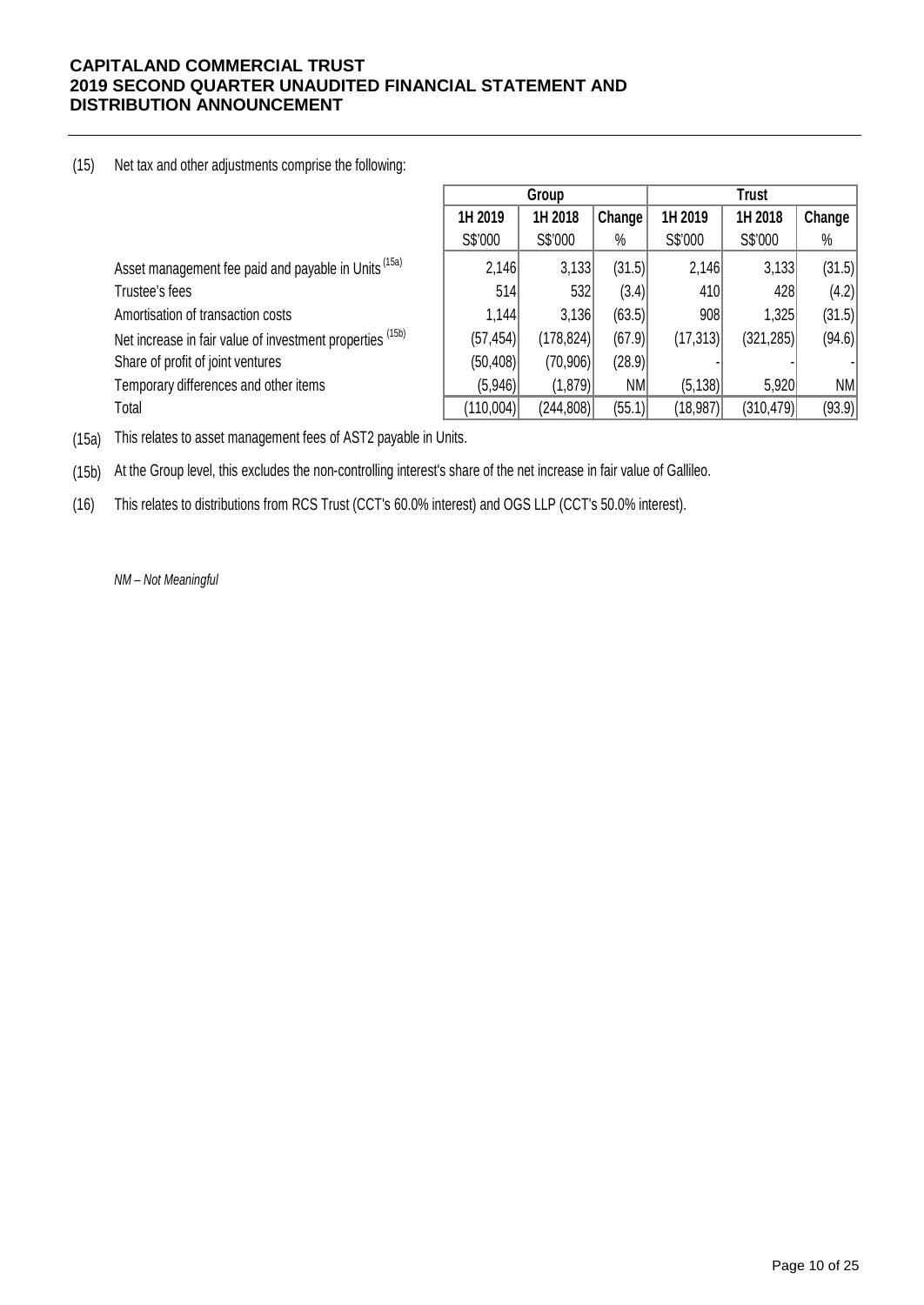### **1(b)(i) Statement of Financial Position as at 30 June 2019 vs 31 December 2018**

|                                          |                | Group       |             | <b>Trust</b>   |             |             |           |
|------------------------------------------|----------------|-------------|-------------|----------------|-------------|-------------|-----------|
|                                          | <b>Note</b>    | 30 Jun 2019 | 31 Dec 2018 | Change         | 30 Jun 2019 | 31 Dec 2018 | Change    |
|                                          |                | S\$'000     | S\$'000     | $\%$           | S\$'000     | S\$'000     | $\%$      |
| Non-current assets                       |                |             |             |                |             |             |           |
| Plant and equipment                      |                | 769         | 793         | (3.0)          | 745         | 790         | (5.7)     |
| Investment properties                    | 1              | 7,665,961   | 7,613,634   | 0.7            | 3,628,200   | 3,605,700   | 0.6       |
| Interest in subsidiaries                 | 2              |             |             | $\blacksquare$ | 3,701,858   | 3,707,905   | (0.2)     |
| Equity instrument at fair value          | 3              | 40,675      | 40,632      | 0.1            | 40,675      | 40,632      | 0.1       |
| Interest in joint ventures               | 4              | 1,770,606   | 1,763,086   | 0.4            | 1,434,265   | 1,428,818   | 0.4       |
| Financial derivatives                    | 5              | 9,551       | 7,348       | 30.0           | 9,503       | 7,050       | 34.8      |
| <b>Total non-current assets</b>          |                | 9,487,562   | 9,425,493   | 0.7            | 8,815,246   | 8,790,895   | 0.3       |
| <b>Current assets</b>                    |                |             |             |                |             |             |           |
| Asset held for sale                      | 6              |             | 40,746      | <b>NM</b>      |             | 40,746      | <b>NM</b> |
| Trade and other receivables              |                | 49,705      | 49,355      | 0.7            | 73,918      | 70,163      | 5.4       |
| Cash and cash equivalents                |                | 201,207     | 174,913     | 15.0           | 170,014     | 144,106     | 18.0      |
| <b>Financial derivatives</b>             | 5              | 81          |             | <b>NM</b>      | 81          |             | <b>NM</b> |
| <b>Total current assets</b>              |                | 250,993     | 265,014     | (5.3)          | 244,013     | 255,015     | (4.3)     |
| <b>Total assets</b>                      | $\overline{7}$ | 9,738,555   | 9,690,507   | 0.5            | 9,059,259   | 9,045,910   | 0.1       |
| <b>Current liabilities</b>               |                |             |             |                |             |             |           |
| Trade and other payables                 |                | 56,607      | 63,663      | (11.1)         | 60,316      | 63,393      | (4.9)     |
| Current portion of security deposits     |                | 16,754      | 10,708      | 56.5           | 10,076      | 8,173       | 23.3      |
| Interest-bearing liabilities             | 8              | 124,900     | 120,800     | 3.4            | 124,900     | 120,800     | 3.4       |
| <b>Financial derivatives</b>             | 5              | 21,775      | 24,197      | (10.0)         | 21,775      | 24,197      | (10.0)    |
| Current tax payable                      |                | 4,523       | 5,401       | (16.3)         | 35          | 194         | (82.0)    |
| <b>Total current liabilities</b>         |                | 224,559     | 224,769     | (0.1)          | 217,102     | 216,757     | 0.2       |
| <b>Non-current liabilities</b>           |                |             |             |                |             |             |           |
| Non-current portion of security deposits |                | 51,791      | 57,302      | (9.6)          | 34,722      | 36,315      | (4.4)     |
| Interest-bearing liabilities             | 9              | 2,489,640   | 2,493,182   | (0.1)          | 2,096,033   | 2,095,736   | $0.0\,$   |
| <b>Financial derivatives</b>             | 5              | 3,422       | 3,725       | (8.1)          | 2,575       | 2,771       | (7.1)     |
| Other payables                           | 10             | 433         | 430         |                | 131,558     | 131,559     | (0.0)     |
| Deferred tax liabilities                 | 11             | 2,576       | 1,938       | 32.9           |             |             |           |
| <b>Total non-current liabilities</b>     |                | 2,547,862   | 2,556,577   | (0.3)          | 2,264,888   | 2,266,381   | (0.1)     |
| <b>Total liabilities</b>                 |                | 2,772,421   | 2,781,346   | (0.3)          | 2,481,990   | 2,483,138   | (0.0)     |
| Net assets                               |                | 6,966,134   | 6,909,161   | $0.8\,$        | 6,577,269   | 6,562,772   | 0.2       |
| Represented by:                          |                |             |             |                |             |             |           |
| Unitholders' funds                       |                | 6,948,992   | 6,892,018   | 0.8            | 6,577,269   | 6,562,772   | 0.2       |
| Non-controlling interests                | 12             | 17,142      | 17,143      | (0.0)          |             |             | ۰         |
| <b>Total equity</b>                      |                | 6,966,134   | 6,909,161   | $0.8\,$        | 6,577,269   | 6,562,772   | 0.2       |
|                                          |                |             |             |                |             |             |           |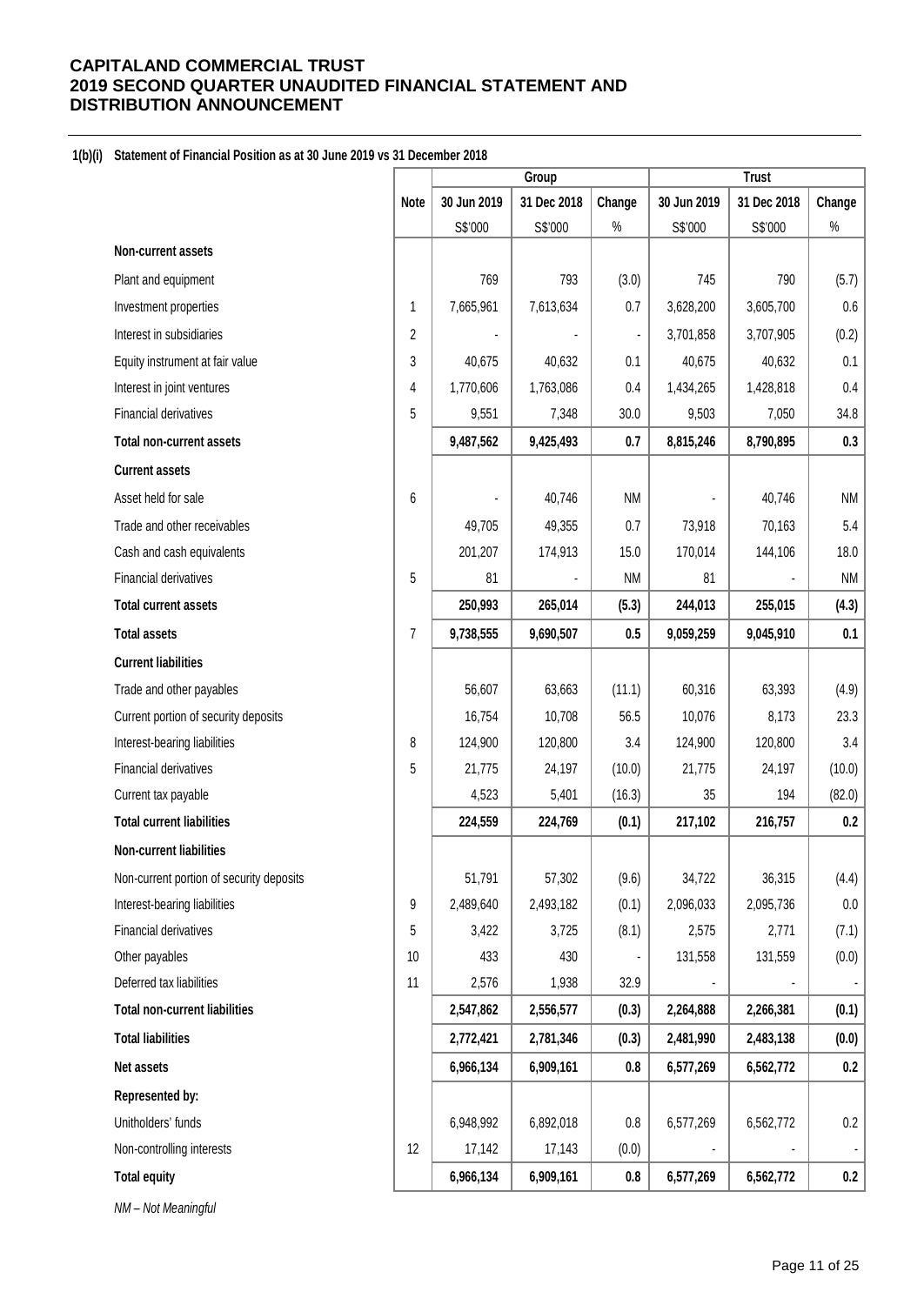#### Notes:

- (1) Investment properties are stated at valuations performed by independent valuers.
- (2) Include cost of investments in CCT MTN Pte. Ltd., MSO Trust, AST2 Group and Gallileo Group (including shareholder's loans).
- (3) This relates to CCT's 10.9% stake in MQREIT.
- (4) This relates to CCT's 60.0% interest in RCS Trust, 50.0% interest in OGS LLP and 45.0% interest in GOT and GSRT (including shareholder's loan).
- (5) This relates to the fair values of cross currency swaps and/or interest rate swaps.
- (6) Asset held for sale as at 31 December 2018 relates to Bugis Village which was returned to the State on 1 April 2019 for which CCT received a compensation sum of S\$40.7 million.
- (7) Total assets were S\$9,738.6 million as at 30 June 2019 (31 December 2018: S\$9,690.5 million). Total deposited property value (as defined in the Code on Collective Investment Schemes) as at 30 June 2019 was S\$11,269.0 million (31 December 2018: S\$11,193.5 million).
- (8) This relates to JPY10.0 billion fixed rate notes (hedged via cross currency swaps to S\$148.3 million) due on 16 December 2019. There are sufficient bank facilities to refinance the liability.
- (9) The non-current interest-bearing liabilities as at 30 June 2019 comprised:
	- (a) Unsecured fixed/floating rate notes totaling S\$725.0 million; JPY14.9 billion and HKD585.0 million (hedged via cross currency swaps to S\$277.5 million);
	- (b) Unsecured bank borrowings of S\$767.1 million and EUR208.8 million; and
	- (c) Secured bank borrowings of MSO Trust for S\$180.0 million and Gallileo Co. of EUR140.0 million.
- (10) At the Trust level, other payables as at 30 June 2019 relates to the lease liabilities payable to CCT's subsidiary, AST2 Co., under the master lease arrangement. At the Group level, it relates to payables owing to the noncontrolling interest and lease liabilities of Gallileo Co..
- (11) This relates to deferred tax provision of Gallileo Co..
- (12) This relates to CCT's non-controlling interest of Gallileo Co..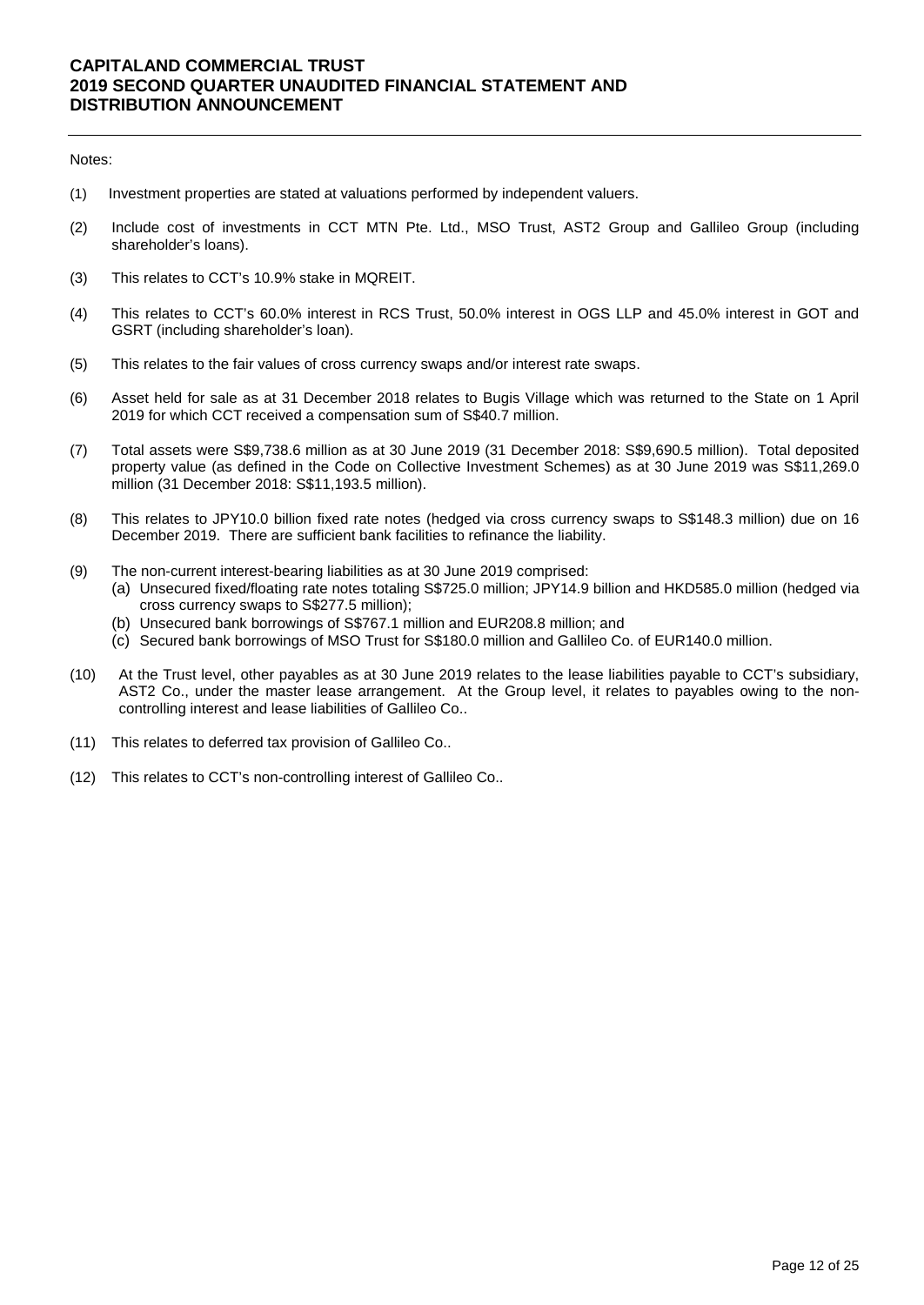### **1(b)(ii) Aggregate amount of borrowings and debt securities**

|                                                                |             | Group       |        |             |             |        |
|----------------------------------------------------------------|-------------|-------------|--------|-------------|-------------|--------|
|                                                                | 30 Jun 2019 | 31 Dec 2018 | Change | 30 Jun 2019 | 31 Dec 2018 | Change |
|                                                                | S\$'000     | S\$'000     | $\%$   | S\$'000     | S\$'000     | %      |
| <b>Secured borrowings</b>                                      |             |             |        |             |             |        |
| Amount repayable after one year (1)                            | 394,577     | 398,579     | (1.0)  |             |             |        |
| Less: Unamortised portion of transactions costs <sup>(1)</sup> | (970)       | (1, 133)    | (14.4) |             |             |        |
| Net secured borrowings after one year                          | 393,607     | 397,446     | (1.0)  |             |             |        |
| <b>Unsecured borrowings</b>                                    |             |             |        |             |             |        |
| Amount repayable after one year                                | 2,100,122   | 2,100,507   | (0.0)  | 2,100,122   | 2,100,507   | (0.0)  |
| Less: Unamortised portion of transactions costs                | (4,089)     | (4,771)     | (14.3) | (4,089)     | (4,771)     | (14.3) |
| Net unsecured borrowings after one year                        | 2,096,033   | 2,095,736   | 0.0    | 2,096,033   | 2,095,736   | 0.0    |
| Amount repayable within one year                               | 124,900     | 120,800     | 3.4    | 124,900     | 120,800     | 3.4    |
| <b>Total unsecured borrowings</b>                              | 2,220,933   | 2,216,536   | 0.2    | 2,220,933   | 2,216,536   | 0.2    |
| Total secured and unsecured borrowings                         | 2,614,540   | 2,613,982   | 0.0    | 2,220,933   | 2,216,536   | 0.2    |

### Note :

(1) This relates to MSO Trust's and Gallileo Co.'s borrowings and transactions costs.

### *For information only*

*This relates to CCT's interest in the aggregate external borrowings of its joint ventures, namely RCS Trust (CCT's 60.0% interest), OGS LLP (CCT's 50.0% interest), GOT and GSRT (CCT's 45.0% interest), which are not included under total borrowings in the statement of financial position of the Group.*

|                                                 |             | For information only     |           |  |  |
|-------------------------------------------------|-------------|--------------------------|-----------|--|--|
|                                                 | 30 Jun 2019 | 31 Dec 2018              | Change    |  |  |
|                                                 | S\$'000     | S\$'000                  | %         |  |  |
| Secured borrowings <sup>(1)</sup>               |             |                          |           |  |  |
| Amount repayable after one year                 | 607,250     | 582,500                  | 4.2       |  |  |
| Less: Unamortised portion of transactions costs | (2,849)     | (3, 390)                 | (16.0)    |  |  |
| Net secured borrowings                          | 604,401     | 579,110                  | 4.4       |  |  |
| Unsecured borrowings <sup>(2)</sup>             |             |                          |           |  |  |
| Amount repayable after one year                 | 623,700     | 690,000                  | (9.6)     |  |  |
| Less: Unamortised portion of transactions costs | (933)       | (1, 171)                 | (20.3)    |  |  |
| Net repayable after one year                    | 622,767     | 688,829                  | (9.6)     |  |  |
| Amount repayable within one year                | 72,000      |                          | <b>NM</b> |  |  |
| Less: Unamortised portion of transactions costs | (89)        | $\blacksquare$           | <b>NM</b> |  |  |
| Net repayable within one year                   | 71,911      | $\overline{\phantom{a}}$ | NM        |  |  |
| Net unsecured borrowings                        | 694,678     | 688,829                  | 0.8       |  |  |
| Total secured and unsecured borrowings          | 1,299,079   | 1,267,939                | 2.5       |  |  |
| Notes:                                          |             |                          |           |  |  |

*(1) Secured borrowings relate to CCT's 50.0% interest in borrowings of OGS LLP and CCT's 45.0% interest in borrowings of GOT and GSRT.* 

*(2) Unsecured borrowings relate to CCT's 60.0% interest in borrowings of RCS Trust.*

*NM: Not meaningful*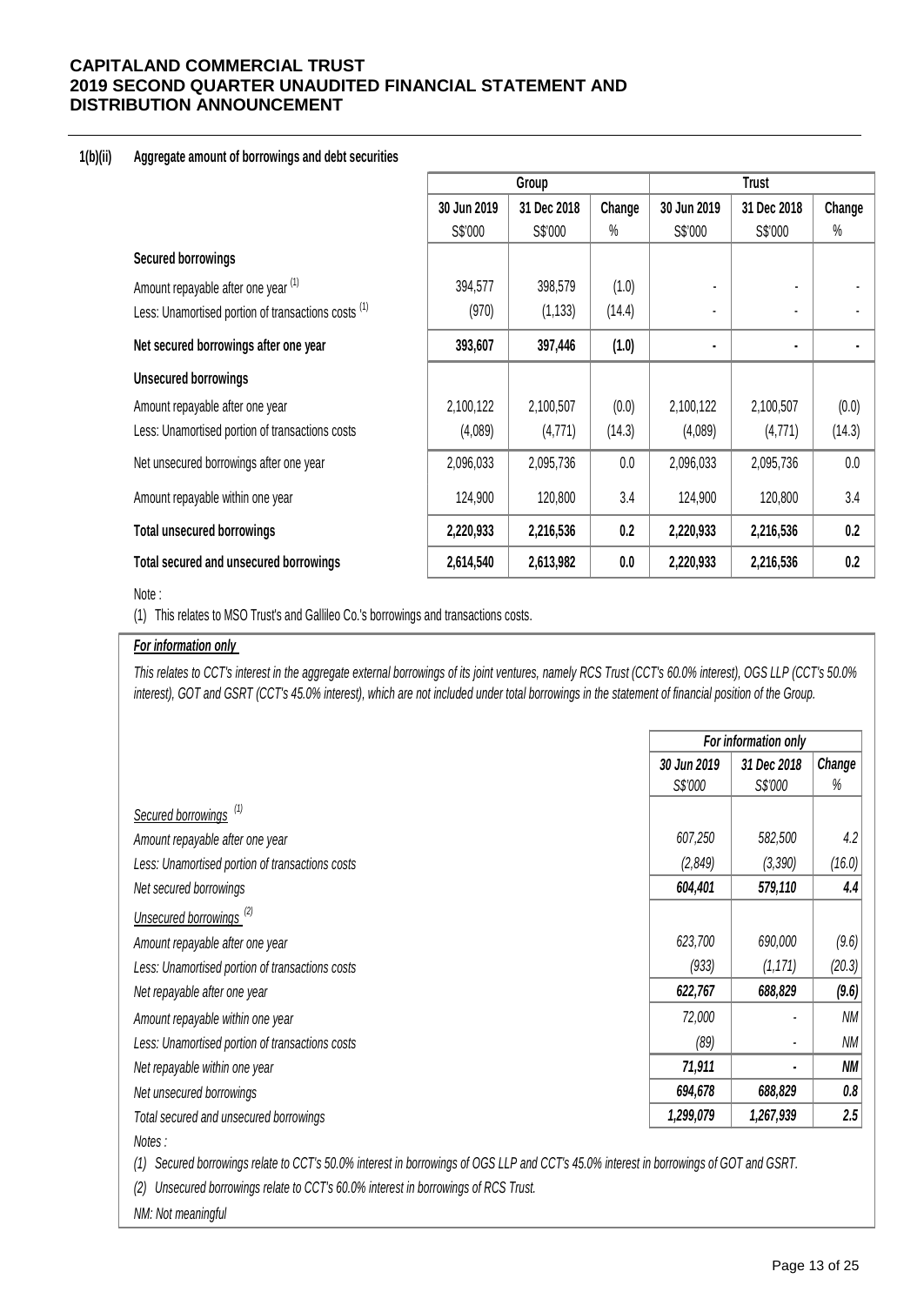#### **1(c) Statement of Cash Flow (2Q 2019 vs 2Q 2018)**

| 2Q 2018<br><b>Note</b><br>2Q 2019<br>S\$'000<br>S\$'000<br><b>Operating activities</b><br>Total return for the period before tax<br>141,685<br>277,590<br>Adjustments for:<br>Share of profit of joint ventures<br>(47, 914)<br>(28, 278)<br>Amortisation of lease incentives<br>1,247<br>1,068<br>Depreciation of plant and equipment<br>32<br>50<br>17,136<br>22,286<br>Finance costs<br>Interest income<br>(1, 143)<br>(1, 126)<br>Asset management fees paid and payable in Units<br>1,059<br>1,577<br>(178, 884)<br>Net increase in fair value of investment properties<br>(57, 448)<br>Operating income before working capital changes<br>74,290<br>74,647<br>Changes in working capital<br>Trade and other receivables<br>(389)<br>3,120<br>6,564<br>(5,833)<br>Trade and other payables<br>386<br>Security deposits<br>953<br>Cash generated from operating activities<br>80,851<br>72,887<br>(1,659)<br>Tax expenses paid<br>(630)<br>Net cash from operating activities<br>79,192<br>72,257<br><b>Investing activities</b><br>Capital expenditure on investment properties<br>(2,687)<br>(2,908)<br>Purchase of plant and equipment<br>(7)<br>(27)<br>Compensation received on investment property<br>1<br>40,746<br>Distributions received from joint ventures<br>23,860<br>24,372<br>Interest income received<br>1,143<br>1,126<br>2<br>(529, 763)<br>Acquisition of subsidiary<br>63,055<br>Net cash from / (used in) investing activities<br>(507, 200)<br><b>Financing activities</b><br>Interest paid<br>(13, 275)<br>(22, 384)<br>Payment of transaction costs related to borrowings<br>(279)<br>(4,609)<br>Distribution to unitholders<br>(8, 334)<br>(7, 165)<br>Distribution to non-controlling interest<br>(77)<br>Net proceeds from equity placement<br>214,331<br>Proceeds from interest-bearing loans and borrowings<br>532,043<br>Repayment of interest-bearing loans and borrowings<br>(210,000)<br>Net cash (used in) / from financing activities<br>(21, 965)<br>502,216<br>Net increase in cash and cash equivalents<br>120,282<br>67,273<br>80,925<br>Cash and cash equivalents at beginning of period<br>98,846<br>Cash and cash equivalents at end of period<br>201,207<br>166,119 |  | Group |  |  |
|--------------------------------------------------------------------------------------------------------------------------------------------------------------------------------------------------------------------------------------------------------------------------------------------------------------------------------------------------------------------------------------------------------------------------------------------------------------------------------------------------------------------------------------------------------------------------------------------------------------------------------------------------------------------------------------------------------------------------------------------------------------------------------------------------------------------------------------------------------------------------------------------------------------------------------------------------------------------------------------------------------------------------------------------------------------------------------------------------------------------------------------------------------------------------------------------------------------------------------------------------------------------------------------------------------------------------------------------------------------------------------------------------------------------------------------------------------------------------------------------------------------------------------------------------------------------------------------------------------------------------------------------------------------------------------------------------------------------------------------------------------------------------------------------------------------------------------------------------------------------------------------------------------------------------------------------------------------------------------------------------------------------------------------------------------------------------------------------------------------------------------------------------------------------------------------------------------------------|--|-------|--|--|
|                                                                                                                                                                                                                                                                                                                                                                                                                                                                                                                                                                                                                                                                                                                                                                                                                                                                                                                                                                                                                                                                                                                                                                                                                                                                                                                                                                                                                                                                                                                                                                                                                                                                                                                                                                                                                                                                                                                                                                                                                                                                                                                                                                                                                    |  |       |  |  |
|                                                                                                                                                                                                                                                                                                                                                                                                                                                                                                                                                                                                                                                                                                                                                                                                                                                                                                                                                                                                                                                                                                                                                                                                                                                                                                                                                                                                                                                                                                                                                                                                                                                                                                                                                                                                                                                                                                                                                                                                                                                                                                                                                                                                                    |  |       |  |  |
|                                                                                                                                                                                                                                                                                                                                                                                                                                                                                                                                                                                                                                                                                                                                                                                                                                                                                                                                                                                                                                                                                                                                                                                                                                                                                                                                                                                                                                                                                                                                                                                                                                                                                                                                                                                                                                                                                                                                                                                                                                                                                                                                                                                                                    |  |       |  |  |
|                                                                                                                                                                                                                                                                                                                                                                                                                                                                                                                                                                                                                                                                                                                                                                                                                                                                                                                                                                                                                                                                                                                                                                                                                                                                                                                                                                                                                                                                                                                                                                                                                                                                                                                                                                                                                                                                                                                                                                                                                                                                                                                                                                                                                    |  |       |  |  |
|                                                                                                                                                                                                                                                                                                                                                                                                                                                                                                                                                                                                                                                                                                                                                                                                                                                                                                                                                                                                                                                                                                                                                                                                                                                                                                                                                                                                                                                                                                                                                                                                                                                                                                                                                                                                                                                                                                                                                                                                                                                                                                                                                                                                                    |  |       |  |  |
|                                                                                                                                                                                                                                                                                                                                                                                                                                                                                                                                                                                                                                                                                                                                                                                                                                                                                                                                                                                                                                                                                                                                                                                                                                                                                                                                                                                                                                                                                                                                                                                                                                                                                                                                                                                                                                                                                                                                                                                                                                                                                                                                                                                                                    |  |       |  |  |
|                                                                                                                                                                                                                                                                                                                                                                                                                                                                                                                                                                                                                                                                                                                                                                                                                                                                                                                                                                                                                                                                                                                                                                                                                                                                                                                                                                                                                                                                                                                                                                                                                                                                                                                                                                                                                                                                                                                                                                                                                                                                                                                                                                                                                    |  |       |  |  |
|                                                                                                                                                                                                                                                                                                                                                                                                                                                                                                                                                                                                                                                                                                                                                                                                                                                                                                                                                                                                                                                                                                                                                                                                                                                                                                                                                                                                                                                                                                                                                                                                                                                                                                                                                                                                                                                                                                                                                                                                                                                                                                                                                                                                                    |  |       |  |  |
|                                                                                                                                                                                                                                                                                                                                                                                                                                                                                                                                                                                                                                                                                                                                                                                                                                                                                                                                                                                                                                                                                                                                                                                                                                                                                                                                                                                                                                                                                                                                                                                                                                                                                                                                                                                                                                                                                                                                                                                                                                                                                                                                                                                                                    |  |       |  |  |
|                                                                                                                                                                                                                                                                                                                                                                                                                                                                                                                                                                                                                                                                                                                                                                                                                                                                                                                                                                                                                                                                                                                                                                                                                                                                                                                                                                                                                                                                                                                                                                                                                                                                                                                                                                                                                                                                                                                                                                                                                                                                                                                                                                                                                    |  |       |  |  |
|                                                                                                                                                                                                                                                                                                                                                                                                                                                                                                                                                                                                                                                                                                                                                                                                                                                                                                                                                                                                                                                                                                                                                                                                                                                                                                                                                                                                                                                                                                                                                                                                                                                                                                                                                                                                                                                                                                                                                                                                                                                                                                                                                                                                                    |  |       |  |  |
|                                                                                                                                                                                                                                                                                                                                                                                                                                                                                                                                                                                                                                                                                                                                                                                                                                                                                                                                                                                                                                                                                                                                                                                                                                                                                                                                                                                                                                                                                                                                                                                                                                                                                                                                                                                                                                                                                                                                                                                                                                                                                                                                                                                                                    |  |       |  |  |
|                                                                                                                                                                                                                                                                                                                                                                                                                                                                                                                                                                                                                                                                                                                                                                                                                                                                                                                                                                                                                                                                                                                                                                                                                                                                                                                                                                                                                                                                                                                                                                                                                                                                                                                                                                                                                                                                                                                                                                                                                                                                                                                                                                                                                    |  |       |  |  |
|                                                                                                                                                                                                                                                                                                                                                                                                                                                                                                                                                                                                                                                                                                                                                                                                                                                                                                                                                                                                                                                                                                                                                                                                                                                                                                                                                                                                                                                                                                                                                                                                                                                                                                                                                                                                                                                                                                                                                                                                                                                                                                                                                                                                                    |  |       |  |  |
|                                                                                                                                                                                                                                                                                                                                                                                                                                                                                                                                                                                                                                                                                                                                                                                                                                                                                                                                                                                                                                                                                                                                                                                                                                                                                                                                                                                                                                                                                                                                                                                                                                                                                                                                                                                                                                                                                                                                                                                                                                                                                                                                                                                                                    |  |       |  |  |
|                                                                                                                                                                                                                                                                                                                                                                                                                                                                                                                                                                                                                                                                                                                                                                                                                                                                                                                                                                                                                                                                                                                                                                                                                                                                                                                                                                                                                                                                                                                                                                                                                                                                                                                                                                                                                                                                                                                                                                                                                                                                                                                                                                                                                    |  |       |  |  |
|                                                                                                                                                                                                                                                                                                                                                                                                                                                                                                                                                                                                                                                                                                                                                                                                                                                                                                                                                                                                                                                                                                                                                                                                                                                                                                                                                                                                                                                                                                                                                                                                                                                                                                                                                                                                                                                                                                                                                                                                                                                                                                                                                                                                                    |  |       |  |  |
|                                                                                                                                                                                                                                                                                                                                                                                                                                                                                                                                                                                                                                                                                                                                                                                                                                                                                                                                                                                                                                                                                                                                                                                                                                                                                                                                                                                                                                                                                                                                                                                                                                                                                                                                                                                                                                                                                                                                                                                                                                                                                                                                                                                                                    |  |       |  |  |
|                                                                                                                                                                                                                                                                                                                                                                                                                                                                                                                                                                                                                                                                                                                                                                                                                                                                                                                                                                                                                                                                                                                                                                                                                                                                                                                                                                                                                                                                                                                                                                                                                                                                                                                                                                                                                                                                                                                                                                                                                                                                                                                                                                                                                    |  |       |  |  |
|                                                                                                                                                                                                                                                                                                                                                                                                                                                                                                                                                                                                                                                                                                                                                                                                                                                                                                                                                                                                                                                                                                                                                                                                                                                                                                                                                                                                                                                                                                                                                                                                                                                                                                                                                                                                                                                                                                                                                                                                                                                                                                                                                                                                                    |  |       |  |  |
|                                                                                                                                                                                                                                                                                                                                                                                                                                                                                                                                                                                                                                                                                                                                                                                                                                                                                                                                                                                                                                                                                                                                                                                                                                                                                                                                                                                                                                                                                                                                                                                                                                                                                                                                                                                                                                                                                                                                                                                                                                                                                                                                                                                                                    |  |       |  |  |
|                                                                                                                                                                                                                                                                                                                                                                                                                                                                                                                                                                                                                                                                                                                                                                                                                                                                                                                                                                                                                                                                                                                                                                                                                                                                                                                                                                                                                                                                                                                                                                                                                                                                                                                                                                                                                                                                                                                                                                                                                                                                                                                                                                                                                    |  |       |  |  |
|                                                                                                                                                                                                                                                                                                                                                                                                                                                                                                                                                                                                                                                                                                                                                                                                                                                                                                                                                                                                                                                                                                                                                                                                                                                                                                                                                                                                                                                                                                                                                                                                                                                                                                                                                                                                                                                                                                                                                                                                                                                                                                                                                                                                                    |  |       |  |  |
|                                                                                                                                                                                                                                                                                                                                                                                                                                                                                                                                                                                                                                                                                                                                                                                                                                                                                                                                                                                                                                                                                                                                                                                                                                                                                                                                                                                                                                                                                                                                                                                                                                                                                                                                                                                                                                                                                                                                                                                                                                                                                                                                                                                                                    |  |       |  |  |
|                                                                                                                                                                                                                                                                                                                                                                                                                                                                                                                                                                                                                                                                                                                                                                                                                                                                                                                                                                                                                                                                                                                                                                                                                                                                                                                                                                                                                                                                                                                                                                                                                                                                                                                                                                                                                                                                                                                                                                                                                                                                                                                                                                                                                    |  |       |  |  |
|                                                                                                                                                                                                                                                                                                                                                                                                                                                                                                                                                                                                                                                                                                                                                                                                                                                                                                                                                                                                                                                                                                                                                                                                                                                                                                                                                                                                                                                                                                                                                                                                                                                                                                                                                                                                                                                                                                                                                                                                                                                                                                                                                                                                                    |  |       |  |  |
|                                                                                                                                                                                                                                                                                                                                                                                                                                                                                                                                                                                                                                                                                                                                                                                                                                                                                                                                                                                                                                                                                                                                                                                                                                                                                                                                                                                                                                                                                                                                                                                                                                                                                                                                                                                                                                                                                                                                                                                                                                                                                                                                                                                                                    |  |       |  |  |
|                                                                                                                                                                                                                                                                                                                                                                                                                                                                                                                                                                                                                                                                                                                                                                                                                                                                                                                                                                                                                                                                                                                                                                                                                                                                                                                                                                                                                                                                                                                                                                                                                                                                                                                                                                                                                                                                                                                                                                                                                                                                                                                                                                                                                    |  |       |  |  |
|                                                                                                                                                                                                                                                                                                                                                                                                                                                                                                                                                                                                                                                                                                                                                                                                                                                                                                                                                                                                                                                                                                                                                                                                                                                                                                                                                                                                                                                                                                                                                                                                                                                                                                                                                                                                                                                                                                                                                                                                                                                                                                                                                                                                                    |  |       |  |  |
|                                                                                                                                                                                                                                                                                                                                                                                                                                                                                                                                                                                                                                                                                                                                                                                                                                                                                                                                                                                                                                                                                                                                                                                                                                                                                                                                                                                                                                                                                                                                                                                                                                                                                                                                                                                                                                                                                                                                                                                                                                                                                                                                                                                                                    |  |       |  |  |
|                                                                                                                                                                                                                                                                                                                                                                                                                                                                                                                                                                                                                                                                                                                                                                                                                                                                                                                                                                                                                                                                                                                                                                                                                                                                                                                                                                                                                                                                                                                                                                                                                                                                                                                                                                                                                                                                                                                                                                                                                                                                                                                                                                                                                    |  |       |  |  |
|                                                                                                                                                                                                                                                                                                                                                                                                                                                                                                                                                                                                                                                                                                                                                                                                                                                                                                                                                                                                                                                                                                                                                                                                                                                                                                                                                                                                                                                                                                                                                                                                                                                                                                                                                                                                                                                                                                                                                                                                                                                                                                                                                                                                                    |  |       |  |  |
|                                                                                                                                                                                                                                                                                                                                                                                                                                                                                                                                                                                                                                                                                                                                                                                                                                                                                                                                                                                                                                                                                                                                                                                                                                                                                                                                                                                                                                                                                                                                                                                                                                                                                                                                                                                                                                                                                                                                                                                                                                                                                                                                                                                                                    |  |       |  |  |
|                                                                                                                                                                                                                                                                                                                                                                                                                                                                                                                                                                                                                                                                                                                                                                                                                                                                                                                                                                                                                                                                                                                                                                                                                                                                                                                                                                                                                                                                                                                                                                                                                                                                                                                                                                                                                                                                                                                                                                                                                                                                                                                                                                                                                    |  |       |  |  |
|                                                                                                                                                                                                                                                                                                                                                                                                                                                                                                                                                                                                                                                                                                                                                                                                                                                                                                                                                                                                                                                                                                                                                                                                                                                                                                                                                                                                                                                                                                                                                                                                                                                                                                                                                                                                                                                                                                                                                                                                                                                                                                                                                                                                                    |  |       |  |  |
|                                                                                                                                                                                                                                                                                                                                                                                                                                                                                                                                                                                                                                                                                                                                                                                                                                                                                                                                                                                                                                                                                                                                                                                                                                                                                                                                                                                                                                                                                                                                                                                                                                                                                                                                                                                                                                                                                                                                                                                                                                                                                                                                                                                                                    |  |       |  |  |
|                                                                                                                                                                                                                                                                                                                                                                                                                                                                                                                                                                                                                                                                                                                                                                                                                                                                                                                                                                                                                                                                                                                                                                                                                                                                                                                                                                                                                                                                                                                                                                                                                                                                                                                                                                                                                                                                                                                                                                                                                                                                                                                                                                                                                    |  |       |  |  |
|                                                                                                                                                                                                                                                                                                                                                                                                                                                                                                                                                                                                                                                                                                                                                                                                                                                                                                                                                                                                                                                                                                                                                                                                                                                                                                                                                                                                                                                                                                                                                                                                                                                                                                                                                                                                                                                                                                                                                                                                                                                                                                                                                                                                                    |  |       |  |  |
|                                                                                                                                                                                                                                                                                                                                                                                                                                                                                                                                                                                                                                                                                                                                                                                                                                                                                                                                                                                                                                                                                                                                                                                                                                                                                                                                                                                                                                                                                                                                                                                                                                                                                                                                                                                                                                                                                                                                                                                                                                                                                                                                                                                                                    |  |       |  |  |
|                                                                                                                                                                                                                                                                                                                                                                                                                                                                                                                                                                                                                                                                                                                                                                                                                                                                                                                                                                                                                                                                                                                                                                                                                                                                                                                                                                                                                                                                                                                                                                                                                                                                                                                                                                                                                                                                                                                                                                                                                                                                                                                                                                                                                    |  |       |  |  |

Notes:

(1) This relates to the compensation sum received for the return of Bugis Village to the State on 1 April 2019.

 $(2)$  This relates to the purchase consideration paid for Gallileo Co. in 2Q 2018.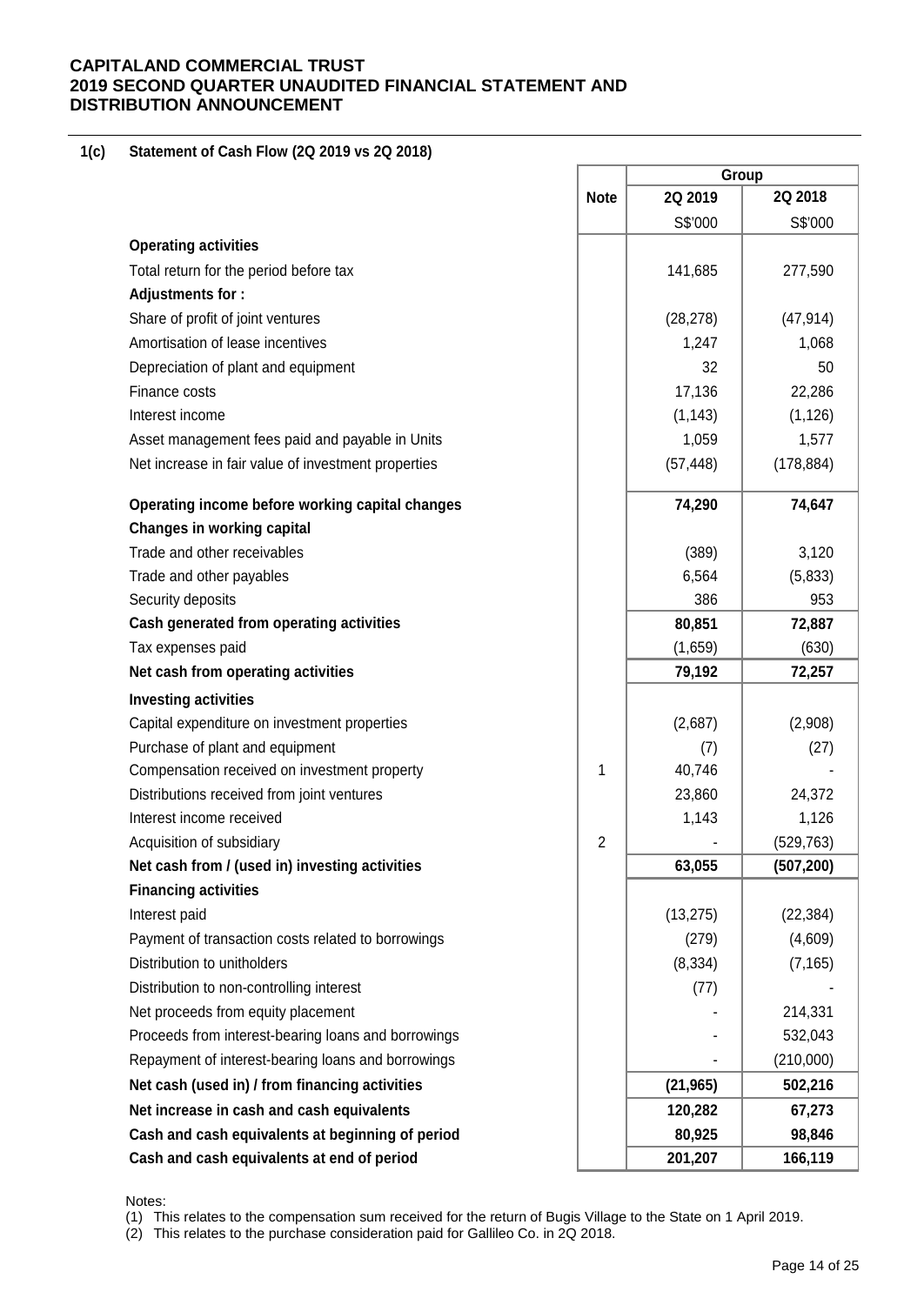#### **1(c) Statement of Cash Flow (1H 2019 vs 1H 2018)**

|                                                     |                | Group      |               |  |
|-----------------------------------------------------|----------------|------------|---------------|--|
|                                                     | <b>Note</b>    | 1H 2019    | 1H 2018       |  |
|                                                     |                | S\$'000    | S\$'000       |  |
| <b>Operating activities</b>                         |                |            |               |  |
| Total return for the period before tax              |                | 223,123    | 355,693       |  |
| Adjustments for:                                    |                |            |               |  |
| Share of profit of joint ventures                   |                | (50, 408)  | (70, 906)     |  |
| Amortisation of lease incentives                    |                | 2,424      | 2,501         |  |
| Depreciation of plant and equipment                 |                | 67         | 102           |  |
| Finance costs                                       |                | 34,079     | 41,621        |  |
| Loss on disposal of plant and equipment             |                | 2          |               |  |
| Impairment losses on trade receivables              |                |            | 12            |  |
| Interest income                                     |                | (2,356)    | (2,328)       |  |
| Asset management fees paid and payable in Units     |                | 2,146      | 3,133         |  |
| Net increase in fair value of investment properties |                | (57, 448)  | (178, 884)    |  |
| Distribution from equity instrument                 |                | (1, 497)   | (1,647)       |  |
| Operating income before working capital changes     |                | 150,132    | 149,297       |  |
| <b>Changes in working capital</b>                   |                |            |               |  |
| Trade and other receivables                         |                | (4,289)    | (331)         |  |
| Trade and other payables                            |                | (4, 535)   | (12,019)      |  |
| Security deposits                                   |                | 535        | 582           |  |
| Cash generated from operating activities            |                | 141,843    | 137,529       |  |
| Tax expenses paid                                   |                | (3, 101)   | (1,480)       |  |
| Net cash from operating activities                  |                | 138,742    | 136,049       |  |
| <b>Investing activities</b>                         |                |            |               |  |
| Capital expenditure on investment properties        |                | (5, 498)   | (6,048)       |  |
| Purchase of plant and equipment                     |                | (11)       | (61)          |  |
| Compensation received on investment property        | 1              | 40,746     |               |  |
| Distribution received from equity instrument        |                | 1,497      | 1,647         |  |
| Distributions received from joint ventures          |                | 49,511     | 50,933        |  |
| Interest income received                            |                | 2,428      | 2,328         |  |
| Acquisition of subsidiaries                         | $\overline{2}$ | (2, 101)   | (548, 894)    |  |
| Net cash from / (used in) investing activities      |                | 86,572     | (500, 095)    |  |
| <b>Financing activities</b>                         |                |            |               |  |
| Interest paid                                       |                | (33,010)   | (34, 611)     |  |
| Payment of transaction costs related to borrowings  |                | (429)      | (6, 158)      |  |
| Distribution to unitholders                         |                | (165, 504) | (147, 934)    |  |
| Distribution to non-controlling interest            |                | (77)       |               |  |
| Net proceeds from equity placement                  |                |            | 214,331       |  |
| Proceeds from interest-bearing loans and borrowings |                |            | 1,779,643     |  |
| Repayment of interest-bearing loans and borrowings  |                |            | (1, 397, 687) |  |
| Net cash (used in) / from financing activities      |                | (199, 020) | 407,584       |  |
| Net increase in cash and cash equivalents           |                | 26,294     | 43,538        |  |
| Cash and cash equivalents at beginning of the year  |                | 174,913    | 122,581       |  |
| Cash and cash equivalents at end of the period      |                | 201,207    | 166,119       |  |
|                                                     |                |            |               |  |

 $\overline{\phantom{a}}$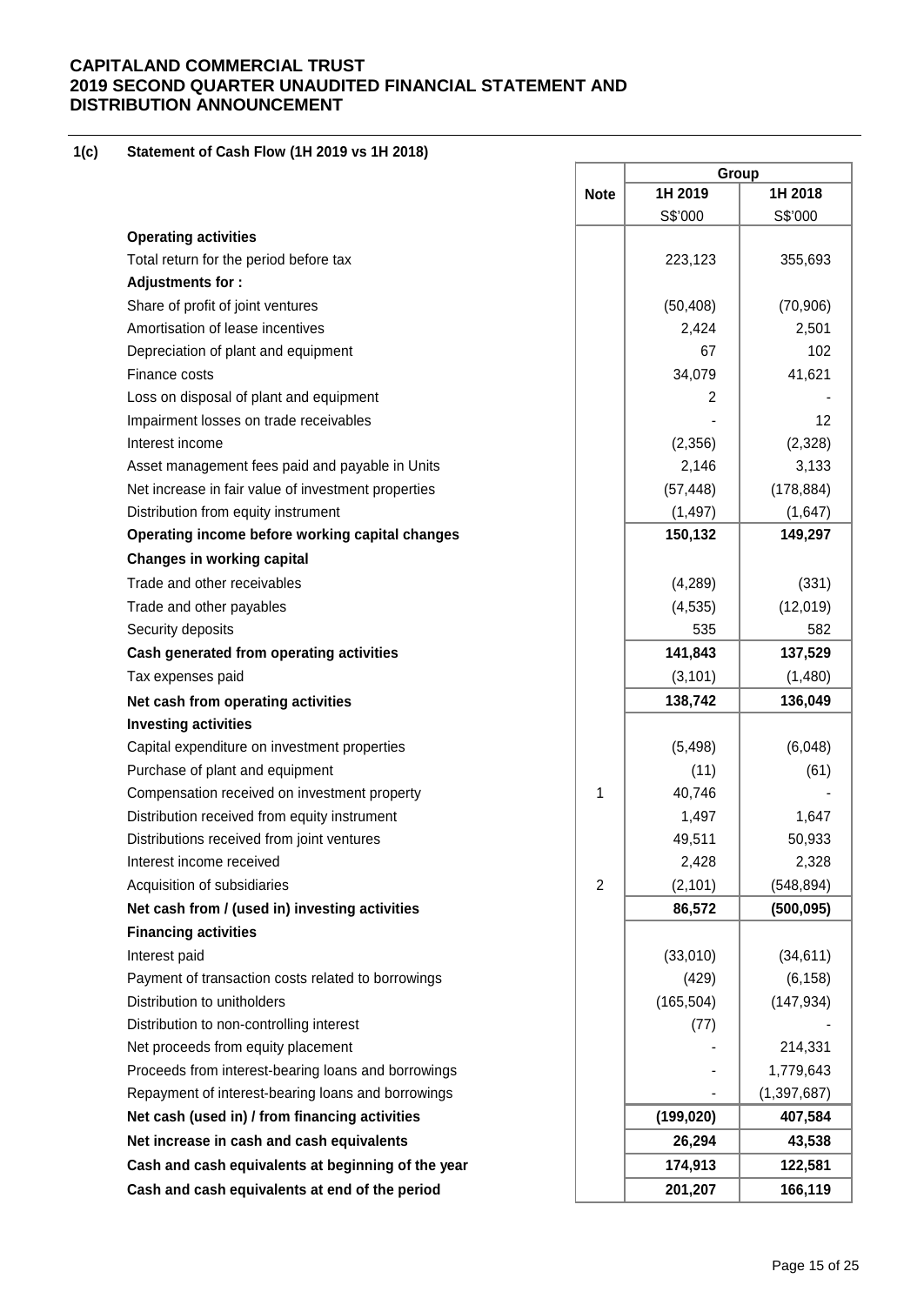Notes:

- 1) This relates to the compensation sum received for the return of Bugis Village to the State on 1 April 2019.
- 2) For 1H 2019, it relates to the remaining purchase consideration paid for Gallileo Co. (1H 2018: It relates to the remaining purchase consideration paid for AST2 Group and purchase consideration paid for Gallileo Co.).

### **1(d)(i) Statement of movement in unitholders' funds (2Q 2019 vs 2Q 2018)**

|                                                                                |             | Group     |           | <b>Trust</b> |                |  |
|--------------------------------------------------------------------------------|-------------|-----------|-----------|--------------|----------------|--|
|                                                                                | <b>Note</b> | 2Q 2019   | 2Q 2018   | 2Q 2019      | <b>2Q 2018</b> |  |
|                                                                                |             | S\$'000   | S\$'000   | S\$'000      | S\$'000        |  |
| Unitholders' fund as at beginning of period                                    |             | 6,807,917 | 6,369,182 | 6,479,438    | 5,929,142      |  |
| <b>Operations</b>                                                              |             |           |           |              |                |  |
| Total return for the period attributable to unitholders                        |             | 140,075   | 274,996   | 94,984       | 394,684        |  |
| Unitholders' transactions                                                      |             |           |           |              |                |  |
| Creation of units:                                                             |             |           |           |              |                |  |
| - Units issued in respect of RCS Trust's asset management fees                 |             | 619       | 1,214     | 619          | 1,214          |  |
| - Asset management fee paid and payable in Units                               |             | 1,059     | 1,577     | 1,059        | 1,577          |  |
| - Equity placement                                                             |             |           | 217,880   |              | 217,880        |  |
| Net increase in net assets resulting from unitholders' transactions            |             | 1,678     | 220,671   | 1,678        | 220,671        |  |
| <b>Movement in reserves</b>                                                    |             |           |           |              |                |  |
| - Foreign currency translation reserves                                        |             | (1)       | 26        |              |                |  |
| - Fair value reserves                                                          | 2           | (912)     | 4,431     | (912)        | 4,431          |  |
| - Capital reserves                                                             |             |           | (3,369)   |              | (3,369)        |  |
| - Hedging reserves                                                             | 3           | 235       | 15,894    | 2,081        | 8,640          |  |
| Net (decrease) / increase in net assets resulting from movement in<br>reserves |             | (678)     | 16,982    | 1,169        | 9,702          |  |
| Net increase in net assets                                                     |             | 141,075   | 512,649   | 97,831       | 625,057        |  |
| Unitholders' fund as at end of period                                          |             | 6,948,992 | 6,881,831 | 6,577,269    | 6,554,199      |  |

Notes:

- (1) This relates to translation differences from foreign operations and foreign currency loans forming part of net investment in foreign operations.
- (2) This relates to marked to market movement of MQREIT.
- (3) The movement in hedging reserves for the Trust relates to the fair value changes of the cross currency and interest rate swaps and the revaluation of JPY and HKD notes. Included in movement for the Group was MSO Trust's movement in hedging reserves and the Group's share of movement in hedging reserves of the joint ventures.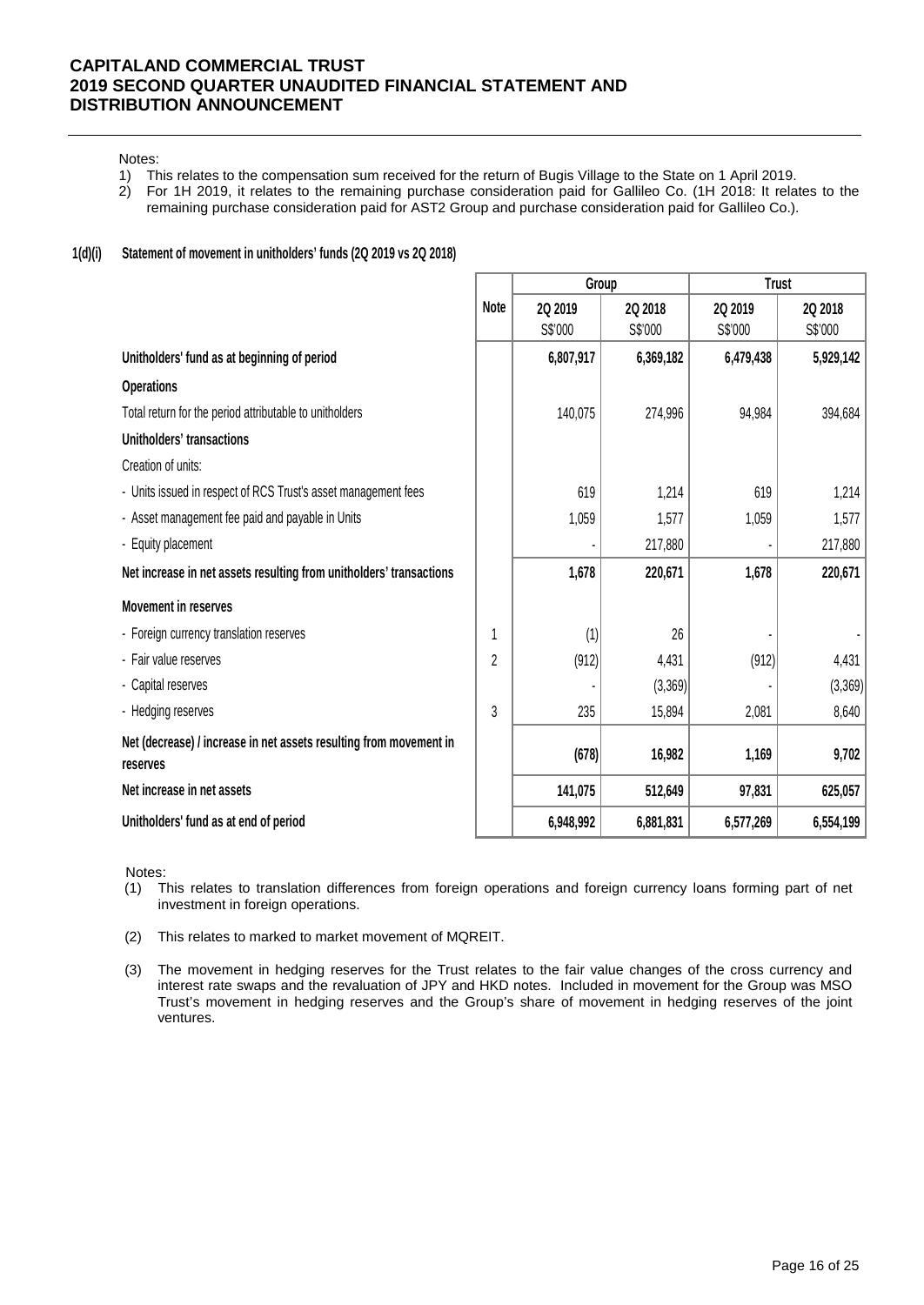### **1(d)(i) Statement of movement in unitholders' funds (1H 2019 vs 1H 2018)**

|                                                                                     |      | Group      |            | <b>Trust</b> |            |
|-------------------------------------------------------------------------------------|------|------------|------------|--------------|------------|
|                                                                                     | Note | 1H 2019    | 1H 2018    | 1H 2019      | 1H 2018    |
|                                                                                     |      | S\$'000    | S\$'000    | S\$'000      | S\$'000    |
| Unitholders' fund as at beginning of the year                                       |      | 6,892,018  | 6,416,923  | 6,562,772    | 5,993,766  |
| <b>Operations</b>                                                                   |      |            |            |              |            |
| Total return for the year attributable to unitholders                               |      | 219,798    | 351,966    | 176,895      | 465,718    |
| Unitholders' transactions                                                           |      |            |            |              |            |
| Creation of new units:                                                              |      |            |            |              |            |
| - Units issued in respect of RCS Trust's asset management fees                      |      | 5,447      | 6,662      | 5,447        | 6,662      |
| - Asset management fee paid and payable in Units                                    |      | 2,146      | 3,133      | 2,146        | 3,133      |
| - Equity placement                                                                  |      |            | 217,880    |              | 217,880    |
| Distributions to unitholders                                                        |      | (165, 504) | (147, 934) | (165, 504)   | (147, 934) |
| Net (decrease) / increase in net assets resulting from unitholders'<br>transactions |      | (157, 911) | 79,741     | (157, 911)   | 79,741     |
| <b>Movement in reserves</b>                                                         |      |            |            |              |            |
| - Foreign currency translation reserves                                             | 1    | (64)       | 26         |              |            |
| - Fair value reserves                                                               | 2    | 43         | (3, 124)   | 43           | (3, 124)   |
| - Capital reserves                                                                  |      |            | (3,369)    |              | (3,369)    |
| - Hedging reserves                                                                  | 3    | (4,892)    | 39,668     | (4,530)      | 21,467     |
| Net (decrease) / increase in net assets resulting from movement in<br>reserves      |      | (4, 913)   | 33,201     | (4, 487)     | 14,974     |
| Net increase in net assets                                                          |      | 56,974     | 464,908    | 14,497       | 560,433    |
| Unitholders' fund as at end of the period                                           |      | 6,948,992  | 6,881,831  | 6,577,269    | 6,554,199  |

Notes:

- (1) This relates to translation differences from foreign operations and foreign currency loans forming part of net investment in foreign operations.
- (2) This relates to marked to market movement of MQREIT.
- (3) The movement in hedging reserves for the Trust relates to the fair value changes of the cross currency and interest rate swaps and the revaluation of JPY and HKD notes. Included in movement for the Group was MSO Trust's movement in hedging reserves and the Group's share of movement in hedging reserves of the joint ventures.

### **1(d)(ii) Details of any change in the units (2Q 2019 vs 2Q 2018)**

|                                                                                              | <b>Group and Trust</b>  |                  |  |
|----------------------------------------------------------------------------------------------|-------------------------|------------------|--|
|                                                                                              | 2Q 2019<br><b>Units</b> | 2Q 2018<br>Units |  |
| Units in issue as at beginning of period                                                     | 3,749,180,117           | 3,611,723,453    |  |
| New Units issued:                                                                            |                         |                  |  |
| As payment of asset management fee in relation to 60.0% interest in RCS Trust <sup>(1)</sup> | 318,549                 | 673,725          |  |
| As payment of asset management fees in relation to CCT's properties (2)                      | 273,190                 | 287,921          |  |
| Equity placement <sup>(3)</sup>                                                              |                         | 130,000,000      |  |
| Total Units issued as at end of period                                                       | 3,749,771,856           | 3,742,685,099    |  |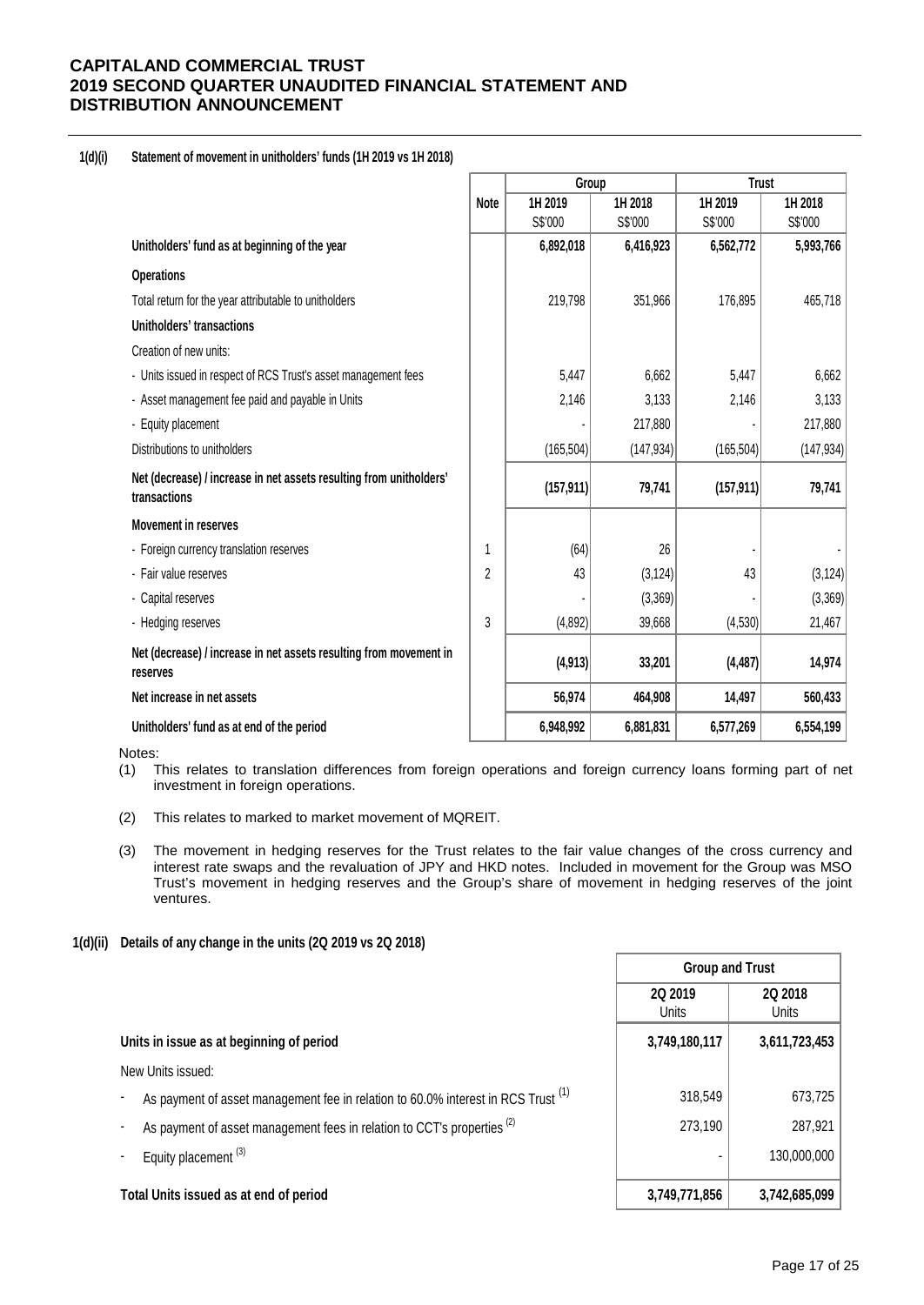#### Notes:

- (1) For 2Q 2019, it relates to Units issued for payment of 50.0% of the base component of management fees for 1Q 2019. The remaining 50.0% of the base component of management fees was paid in cash. (2Q 2018: Units issued for payment of base component of management fees for 1Q 2018).
- (2) For 2Q 2019, this relates to Units issued for payment of 1Q 2019 base component of AST2's asset management fees (2Q 2018: Units issued for payment of 1Q 2018 base component of the asset management fees of AST2).
- (3) For 2Q 2018, this relates to the Equity Placement on 28 May 2018 whereby 130.0 million Units were issued to partially fund the acquisition of Gallileo Co..

#### **1(d)(ii) Details of any change in the units (1H 2019 vs 1H 2018)**

|                                                                                                   | <b>Group and Trust</b>  |                  |  |
|---------------------------------------------------------------------------------------------------|-------------------------|------------------|--|
|                                                                                                   | 1H 2019<br><b>Units</b> | 1H 2018<br>Units |  |
| Units in issue as at beginning of year                                                            | 3,744,429,288           | 3,608,145,589    |  |
| New Units issued:                                                                                 |                         |                  |  |
| As payment of asset management fee in relation to RCS Trust (CCT's 60.0% interest) <sup>(1)</sup> | 3,033,831               | 3,518,768        |  |
| As payment of asset management fees in relation to CCT's properties <sup>(2)</sup>                | 2,308,737               | 1,020,742        |  |
| Equity placement <sup>(3)</sup>                                                                   |                         | 130,000,000      |  |
| Total Units issued as at end of the period                                                        | 3,749,771,856           | 3,742,685,099    |  |

#### Notes:

- (1) For 1H 2019, it relates to Units issued for payment of FY 2018 performance fees and 50.0% of the base component of management fees for 4Q 2018 and 1Q 2019. The remaining 50.0% of the base component of management fees was paid in cash. (1H 2018: Units issued for payment of FY 2017 performance fees as well as 4Q 2017 and 1Q 2018 base component of management fees).
- (2) For 1H 2019, this relates to Units issued for payment of FY 2018 performance fees, 4Q 2018 and 1Q 2019 base component of AST2's asset management fees (1H 2018: Units issued for payment of base component of asset management fee for 1Q 2018 for AST2 and performance component of asset management fee for FY 2017 of One George Street and Wilkie Edge).
- (3) For 1H 2018, this relates to the Equity Placement on 28 May 2018 whereby 130.0 million Units were issued to partially fund the acquisition of Gallileo Co..

#### **2 Whether the figures have been audited or reviewed, and in accordance with which auditing standard or practice**

The figures have not been audited nor reviewed by our auditors.

**3 Where the figures have been audited or reviewed, the auditors' report (including any qualifications or emphasis of matter)**

Not applicable.

#### **4 Whether the same accounting policies and methods of computation as in the issuer's most recent audited annual financial statements have been applied**

Except as disclosed in paragraph 5 below, the Group has applied the same accounting policies and methods of computation in the preparation of the financial statements for the current reporting period compared with the audited financial statements for the year ended 31 December 2018.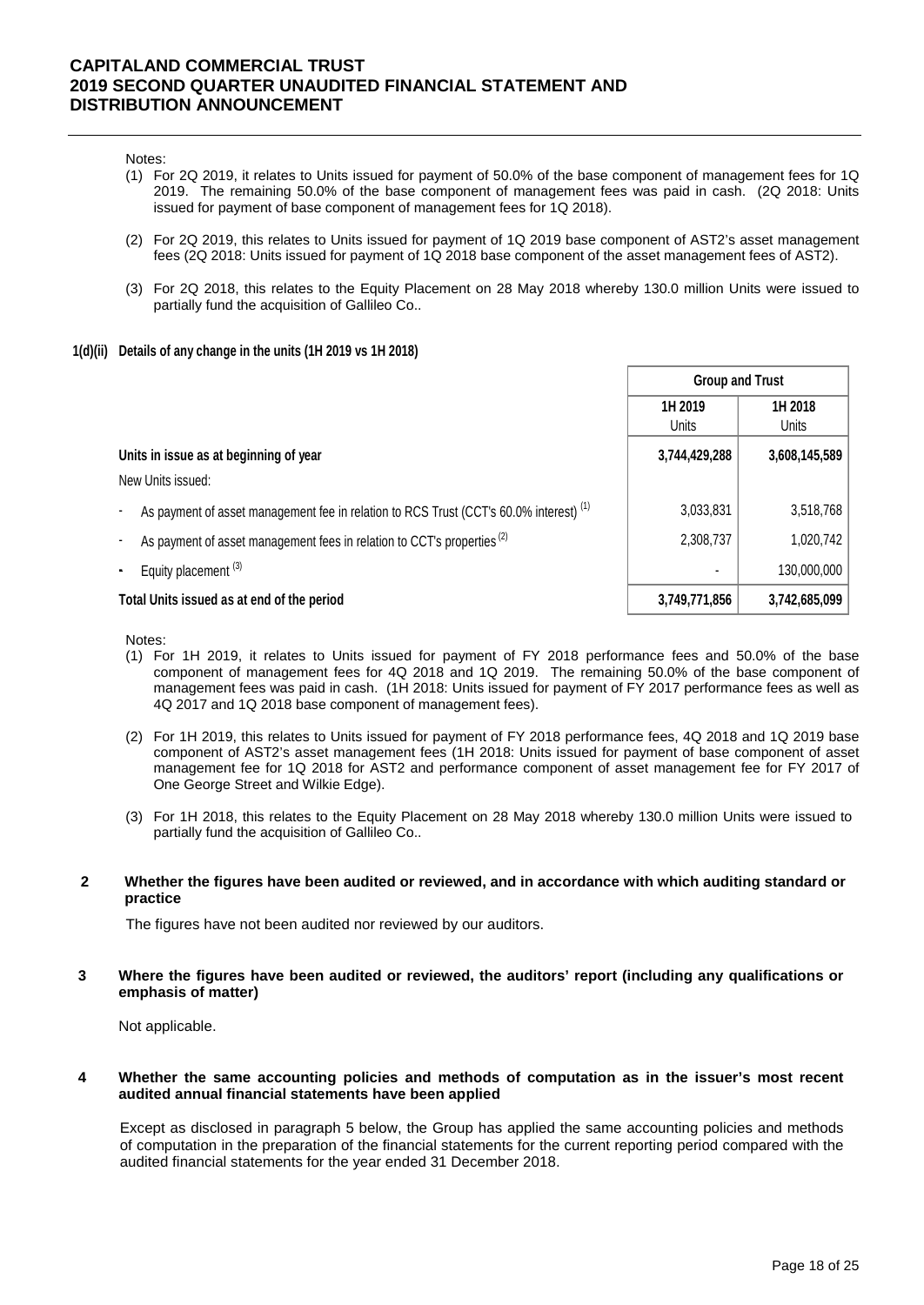#### **5 If there are any changes in the accounting policies and methods of computation, including any required by an accounting standard, what has changed, as well as the reasons for, and the effect of, the change**

The Group has adopted new Financial Reporting Standards in Singapore ("FRSs") for the financial period beginning 1 January 2019 as follows:

#### FRS 116 Leases

FRS 116 introduces a single, on-balance sheet lease accounting model for lessees. A lessee recognises a right-of-use ("ROU") asset representing its right to use the underlying asset and a lease liability representing its obligation to make lease payments. Lessor accounting remains similar to the current standard – i.e. lessors continue to classify leases as finance or operating leases.

The Group recognises its existing operating lease arrangements as ROU assets with corresponding lease liabilities and measures lease liabilities by applying a single discount rate to its office leases.

The Group applied the practical expedient to recognise amounts of ROU assets equal to its lease liabilities on 1 January 2019 and recognition exemptions for short-term leases and leases of low value items in accordance with the principles of FRS116.

For ROU assets which meet the definition of investment properties under the principles of FRS 40, the Group presents these leased assets as part of investment properties. For other ROU assets, the Group presents them as part of plant and equipment.

The nature of expenses related to such leases has changed as the principles under FRS 116 replaces the straight-line operating lease expense with depreciation charge for ROU assets and interest expense on lease liabilities.

There is no significant impact to the financial statements of the Group.

#### **6 Earnings per unit ("EPU") and distribution per unit ("DPU") for the financial period**

### **EPU (2Q 2019 vs 2Q 2018)**

|                                                           |               | Group          | <b>Trust</b>      |               |  |
|-----------------------------------------------------------|---------------|----------------|-------------------|---------------|--|
|                                                           | 2Q 2019       | <b>2Q 2018</b> | <b>2Q 2019</b>    | 2Q 2018       |  |
| Basic EPU <sup>(1)</sup>                                  |               |                |                   |               |  |
| Weighted average number of Units for the period           | 3,749,563,234 | 3,660,917,956  | 3,749,563,234     | 3,660,917,956 |  |
| Basic EPU                                                 | 3.74c         | 7.51c          | 2.53 <sub>c</sub> | 10.78c        |  |
| Diluted EPU <sup>(2)</sup>                                |               |                |                   |               |  |
| Weighted average number of Units for the period (diluted) | 3,751,385,902 | 3,664,022,389  | 3,751,385,902     | 3,664,022,389 |  |
| Diluted EPU                                               | 3.73c         | 7.51c          | 2.53 <sub>c</sub> | 10.77c        |  |

#### **EPU (1H 2019 vs 1H 2018)**

|                                                           |               | Group             | <b>Trust</b>  |               |  |
|-----------------------------------------------------------|---------------|-------------------|---------------|---------------|--|
|                                                           | 1H 2019       | 1H 2018           | 1H 2019       | 1H 2018       |  |
| Basic EPU <sup>(1)</sup>                                  |               |                   |               |               |  |
| Weighted average number of Units for the period           | 3,744,430,775 | 3,635,310,103     | 3,744,430,775 | 3,635,310,103 |  |
| Basic EPU                                                 | 5.87c         | 9.68 <sub>c</sub> | 4.72c         | 12.81c        |  |
| Diluted EPU <sup>(2)</sup>                                |               |                   |               |               |  |
| Weighted average number of Units for the period (diluted) | 3,746,256,408 | 3,638,422,161     | 3,746,256,408 | 3,638,422,161 |  |
| <b>Diluted EPU</b>                                        | 5.87c         | 9.67c             | 4.72c         | 12.80¢        |  |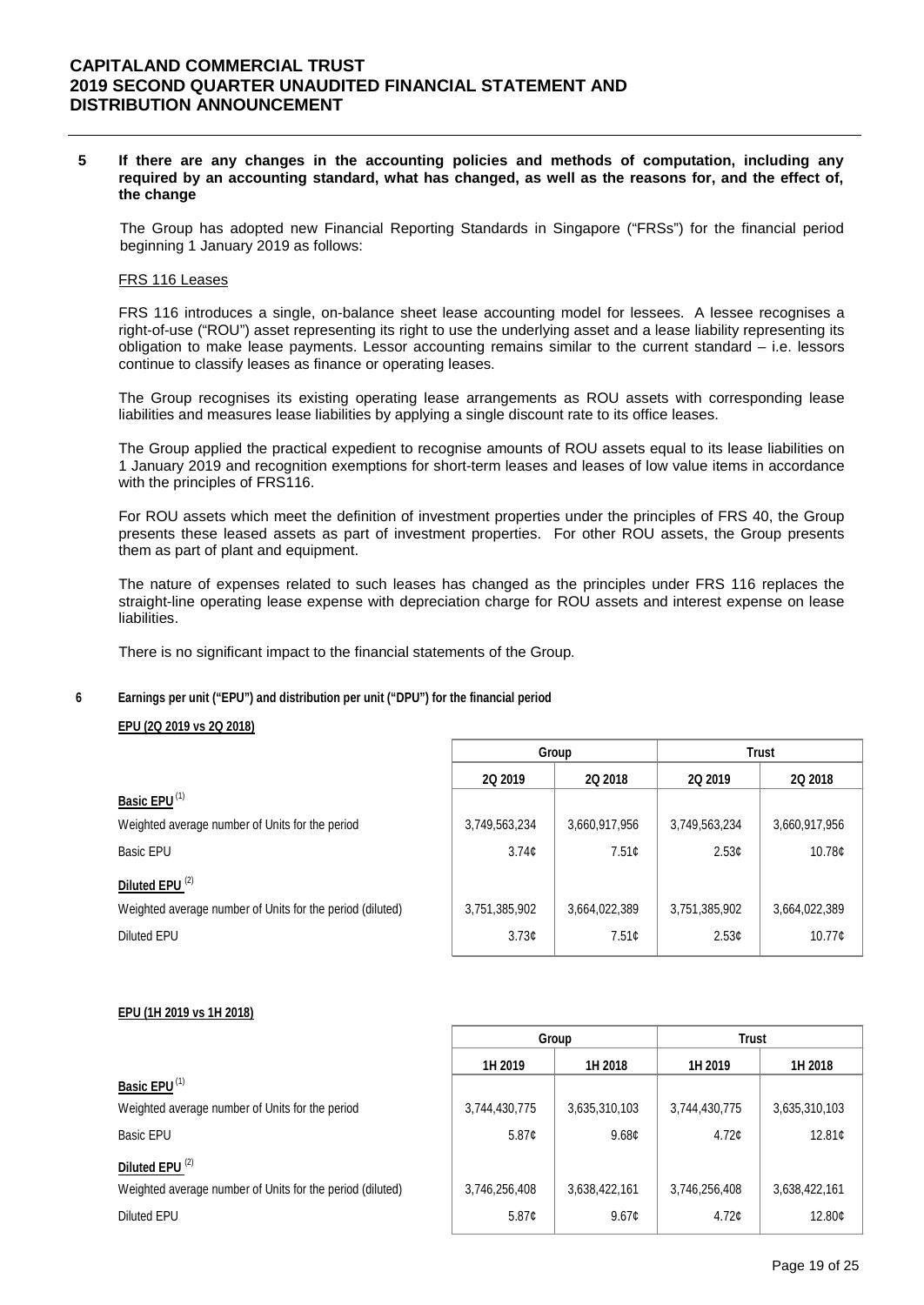Notes:

- (1) Basic EPU was computed on total return for the period after tax (excluding non-controlling interests) over the weighted average number of Units for the period.
- (2) Diluted EPU was computed on total return for the period after tax (excluding non-controlling interests) over the weighted average number of Units for the period which had included potential dilutive Units assuming issuance of Units for the settlement of unpaid asset management fees.

### **Distribution per unit ("DPU")**

In computing the DPU, the number of Units as at end of the period was used for the computation.

|                                                   | 2Q 2019       | 2Q 2018       | 1H 2019       | 1H 2018           |
|---------------------------------------------------|---------------|---------------|---------------|-------------------|
| Number of Units in issue at the end of the period | 3,749,771,856 | 3,742,685,099 | 3.749.771.856 | 3,742,685,099     |
| DPU (cents) for period                            | 2.20c         | 2.16¢         | 4.40c         | 4.28 <sub>¢</sub> |

**7 Net asset value ("NAV") / Net tangible asset ("NTA") per Unit based on Units in issue at the end of the period.**

|                                                                                    |             | Group         |               | <b>Trust</b>  |               |  |
|------------------------------------------------------------------------------------|-------------|---------------|---------------|---------------|---------------|--|
|                                                                                    | <b>Note</b> | 30 Jun 2019   | 31 Dec 2018   | 30 Jun 2019   | 31 Dec 2018   |  |
| Number of Units in issue at end of the period                                      |             | 3,749,771,856 | 3,744,429,288 | 3,749,771,856 | 3,744,429,288 |  |
| NAV / NTA (S\$'000)                                                                |             | 6,948,992     | 6,892,018     | 6,577,269     | 6,562,772     |  |
| NAV / NTA per Unit                                                                 | 2           | \$1.85        | \$1.84        | \$1.75        | \$1.75        |  |
| Adjusted NAV / NTA per Unit (excluding the<br>distributable income to unitholders) |             | \$1.81        | \$1.80        | \$1.71        | \$1.71        |  |

Notes:

- (1) This excluded non-controlling interest's share of NAV/NTA.
- (2) NAV/NTA per Unit were computed based on NAV/NTA over the number of Units in issue as at end of the period respectively.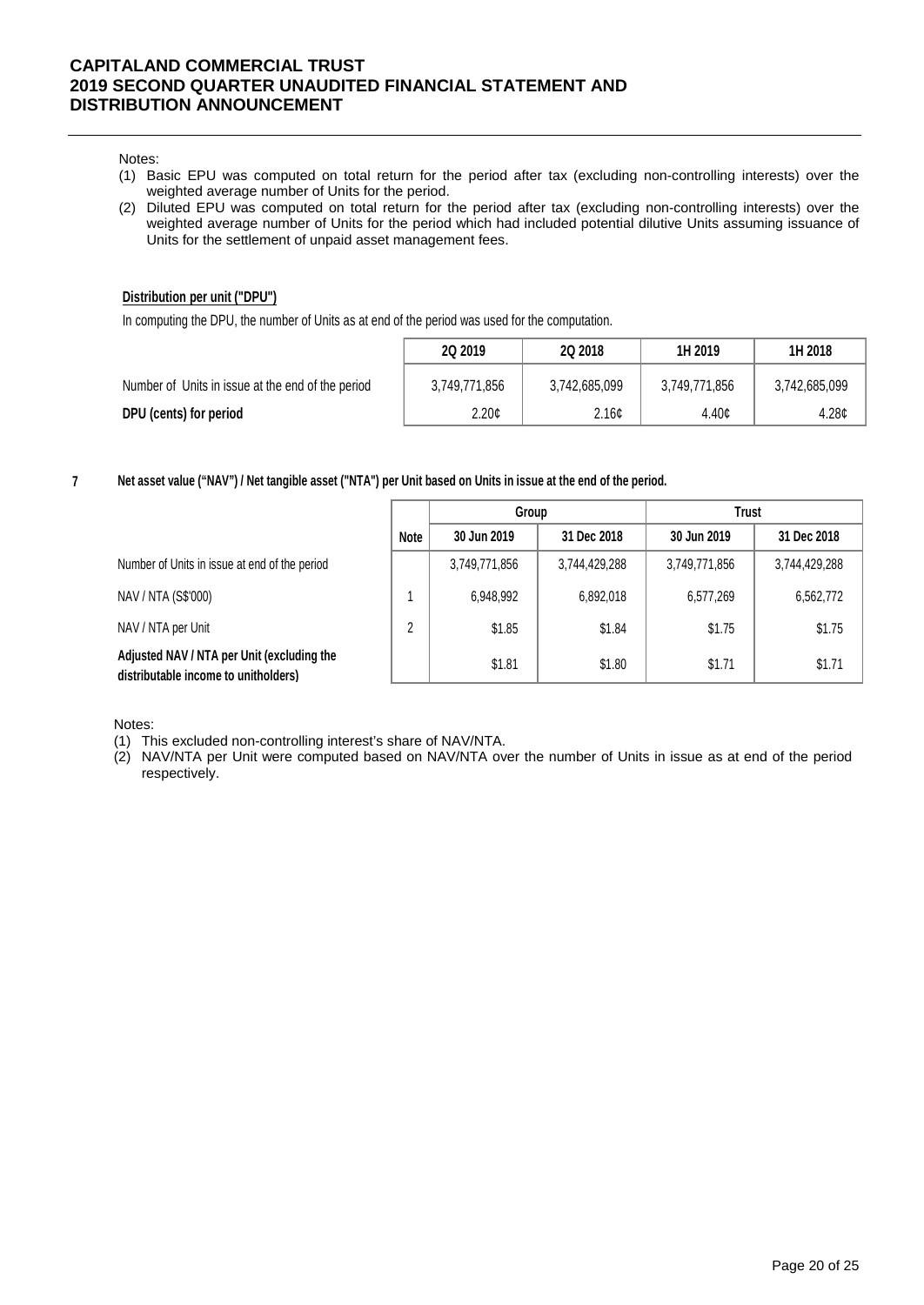### **8 Review of the performance**

|                                                     | Group     |                   |           |           |            |           |
|-----------------------------------------------------|-----------|-------------------|-----------|-----------|------------|-----------|
| <b>Statement of Total Return</b>                    | 2Q 2019   | 2Q 2018           | Change    | 1H 2019   | 1H 2018    | Change    |
|                                                     | S\$'000   | S\$'000           | $\%$      | S\$'000   | S\$'000    | $\%$      |
| Gross revenue                                       | 100,985   | 98,015            | 3.0       | 200,747   | 194,433    | 3.2       |
| Property operating expenses                         | (22,602)  | (20, 278)         | 11.5      | (42, 562) | (39, 487)  | 7.8       |
| Net property income                                 | 78,383    | 77,737            | 0.8       | 158,185   | 154,946    | 2.1       |
| Interest income                                     | 1,143     | 1,126             | 1.5       | 2,356     | 2,328      | 1.2       |
| Investment income                                   |           |                   |           | 1,497     | 1,647      | (9.1)     |
| Asset management fees:                              |           |                   |           |           |            |           |
| - Base fees                                         | (1,987)   | (2, 165)          | (8.2)     | (3,927)   | (4,073)    | (3.6)     |
| - Performance fees                                  | (2,987)   | (2,706)           | 10.4      | (6, 222)  | (5,571)    | 11.7      |
| Trust and other operating expenses                  | (1, 457)  | (914)             | 59.4      | (2, 543)  | (1,753)    | 45.1      |
| Finance costs                                       | (17, 136) | (22, 286)         | (23.1)    | (34,079)  | (41, 621)  | (18.1)    |
| Net income before share of profit of joint ventures | 55,959    | 50,792            | 10.2      | 115,267   | 105,903    | 8.8       |
| Share of profit (net of tax) of joint ventures      | 28,278    | 47,914            | (41.0)    | 50,408    | 70,906     | (28.9)    |
| Net income before tax                               | 84,237    | 98,706            | (14.7)    | 165,675   | 176,809    | (6.3)     |
| Net increase in fair value of investment properties | 57,448    | 178,884           | (67.9)    | 57,448    | 178,884    | (67.9)    |
| Total return for the period before tax              | 141,685   | 277,590           | (49.0)    | 223,123   | 355,693    | (37.3)    |
| Tax expense                                         | (1, 414)  | (2, 226)          | (36.5)    | (2,933)   | (3, 359)   | (12.7)    |
| Total return for the period after tax               | 140,271   | 275,364           | (49.1)    | 220,190   | 352,334    | (37.5)    |
| <b>Distribution Statement</b>                       |           |                   |           |           |            |           |
| Total return attributable to unitholders            | 140,075   | 274,996           | (49.1)    | 219,798   | 351,966    | (37.6)    |
| Net tax and other adjustments                       | (85, 613) | (220, 072)        | (61.1)    | (110,004) | (244, 808) | (55.1)    |
| Tax-exempt income distribution                      | 3,850     | 750               | <b>NM</b> | 7,250     | 750        | <b>NM</b> |
| Distribution from joint ventures                    | 24,123    | 23,709            | 1.7       | 48,114    | 48,081     | 0.1       |
| Distributable income to unitholders                 | 82,435    | 79,383            | 3.8       | 165,158   | 155,989    | 5.9       |
| DPU for the period                                  | 2.20c     | 2.16 <sub>c</sub> | 1.9       | 4.40¢     | 4.28c      | 2.8       |

*NM – Not Meaningful*

### **Review of CCT Group's performance 2Q 2019 vs 2Q 2018**

- a) Gross revenue for 2Q 2019 was S\$101.0 million, an increase of S\$3.0 million or 3.0% over 2Q 2018. Contribution from the acquisition of Gallileo on 18 June 2018 offset the impact arising from the divestment of Twenty Anson on 29 August 2018. Higher gross revenue from AST2, 21 Collyer Quay and Capital Tower offset lower gross revenue from Bugis Village and Six Battery Road.
- b) Property operating expenses ("POE") for 2Q 2019 were S\$22.6 million, an increase of S\$2.3 million or 11.5% over 2Q 2018 mainly due to rental charges payable to SLA for Bugis Village with effect from 1 April 2019 as well as higher marketing expenses.
- c) Trust and other operating expenses in 2Q 2019 of S\$1.5 million increased by S\$0.5 million from 2Q 2018 mainly due to higher other operating expenses incurred.
- d) Finance costs of S\$17.1 million for 2Q 2019 were S\$5.2 million or 23.1% lower than 2Q 2018 largely due to lower borrowings.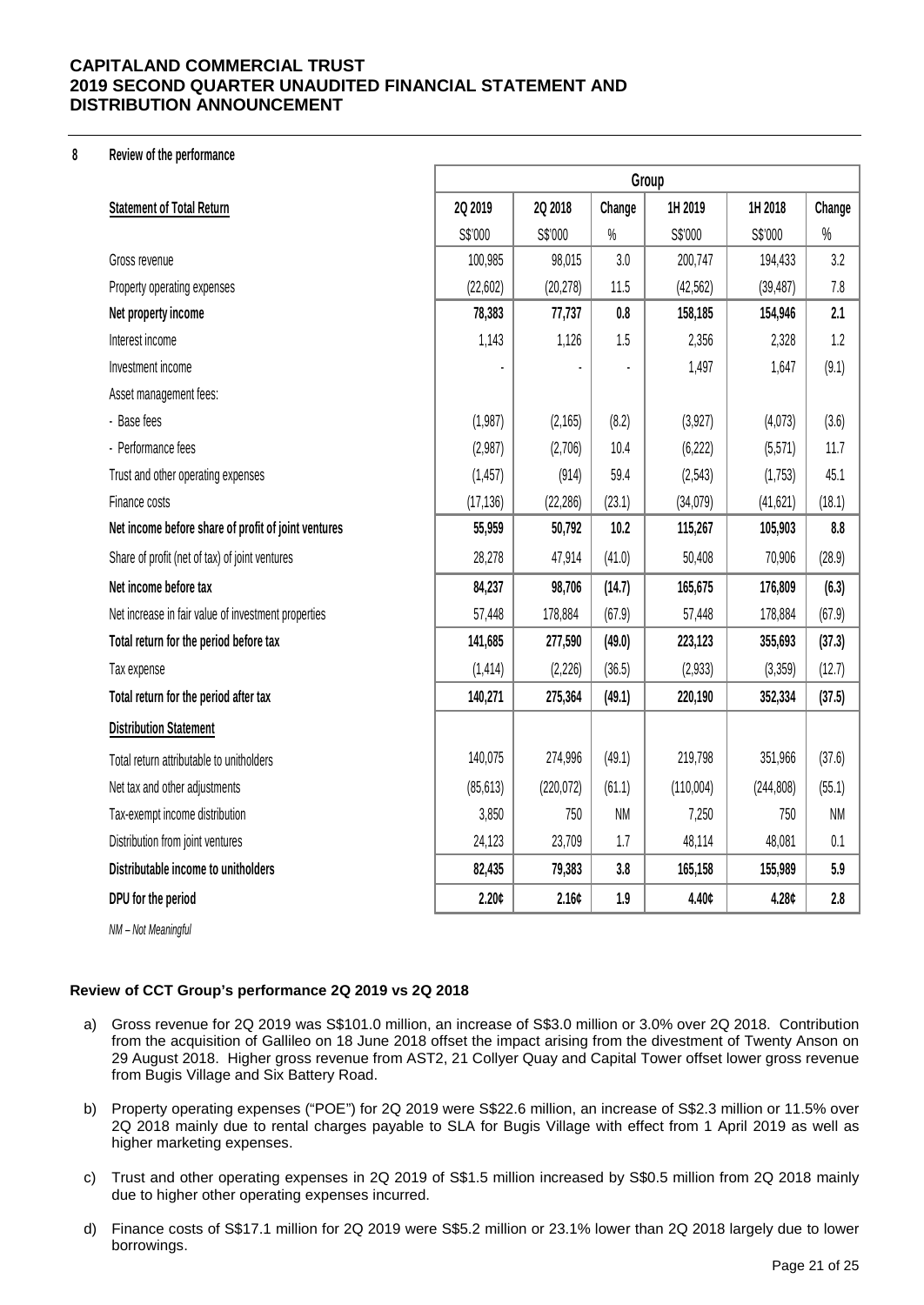- e) Share of profit of joint ventures relates to CCT's 60.0% interest of results of RCS Trust, 50.0% interest in OGS LLP and 45.0% interest in GOT and GSRT.
- f) CCT's distributable income for 2Q 2019 of S\$82.4 million increased by 3.8% from that of 2Q 2018 mainly due to lower borrowings and higher distribution of tax-exempt income of S\$3.9 million.

### **Review of CCT Group's performance 1H 2019 vs 1H 2018**

- a) Gross revenue for 1H 2019 was S\$200.7 million, an increase of S\$6.3 million or 3.2% over 1H 2018. Contribution from the acquisition of Gallileo on 18 June 2018 offset the impact arising from the divestment of Twenty Anson on 29 August 2018. Higher gross revenue from AST2, 21 Collyer Quay and Capital Tower offset lower gross revenue from Bugis Village and Six Battery Road.
- b) Property operating expenses for 1H 2019 were S\$42.6 million, an increase of S\$3.1 million or 7.8% over 1H 2018 mainly due to rental charges payable to SLA for Bugis Village with effect from 1 April 2019 as well as higher marketing expenses.
- c) Trust and other operating expenses in 1H 2019 of S\$2.5 million increased by S\$0.8 million from 1H 2018 mainly due to higher other operating expenses incurred.
- d) Finance costs of S\$34.1 million for 1H 2019 were S\$7.5 million or 18.1% lower than 1H 2018 largely due to lower borrowings.
- e) Share of profit of joint ventures relates to CCT's 60.0% interest of results of RCS Trust, 50.0% interest in OGS LLP and 45.0% interest in GOT and GSRT, which was lower in 1H 2019 vis-à-vis 1H 2018 mainly due to lower revaluation gains.
- g) CCT's distributable income for 1H 2019 of S\$165.2 million increased by 5.9% from that of 1H 2018 mainly due to lower borrowings and higher distribution of tax-exempt income of S\$7.3 million.

#### **9 Variance from Previous Forecast / Prospect Statement**

CCT did not disclose any forecast to the market.

#### **10 Commentary on the competitive conditions of the industry in which the group operates and any known factors or events that may affect the group in the next reporting period and the next 12 months**

Gross revenue and net property income for 2Q 2019 increased by 3.0% and 0.8% year-on-year to S\$101.0 million and S\$78.4 million respectively. The improved performance was largely attributed to the acquisition of Gallileo and higher revenue from 21 Collyer Quay, Asia Square Tower 2 and Capital Tower, offset by the divestment of Twenty Anson and lower revenue from Bugis Village and Six Battery Road.

CCT's distributable income for the quarter ended 30 June 2019 (2Q 2019) rose 3.8% year-on-year to S\$82.4 million. Distribution per unit (DPU) for 2Q 2019 was 2.20 cents, 1.9% higher than the 2.16 cents a year ago.

In 2Q 2019, CCT signed over 257,000 square feet of new leases and renewals, of which 25% were new leases. New demand for office space was driven by tenants from diverse trade sectors. These included companies in Banking; Business Consultancy, IT Media & Telecommunications; and Retail Products and Services. To date, most of 2019 expiring leases (based on monthly gross rental income) have already been committed.

As part of the proactive management of existing operational assets, The Manager plans to commence refurbishment and asset repositioning for 21 Collyer Quay and Six Battery Road respectively in 2020. The Manager also announced CCT's proposed acquisition of a 94.9% stake in Main Airport Center in Frankfurt, Germany, for EUR 251.5<sup>(1)</sup> million (about S\$ 387.1<sup>(2)</sup> million). Depending on the funding structure and on proforma basis, the acquisition is expected to be accretive to 1H 2019 DPU by 1% to 2.5%(3). The transaction is subject to the approval of independent Unitholders, expected in September 2019.

<sup>--------------------------------------------------------------------------------</sup> 

<sup>(1)</sup> Based on 94.9% of agreed property value of EUR265.0 million (100% basis).

 $(2)$  Based on exchange rate of  $EUR1.00$  to S\$1.539 as at 28 June 2019.

<sup>(3)</sup> Based on illustrative loan-to-value range of 40% - 100% for the acquisition and indicative interest costs of 1.1% p.a. for Eurodenominated borrowings.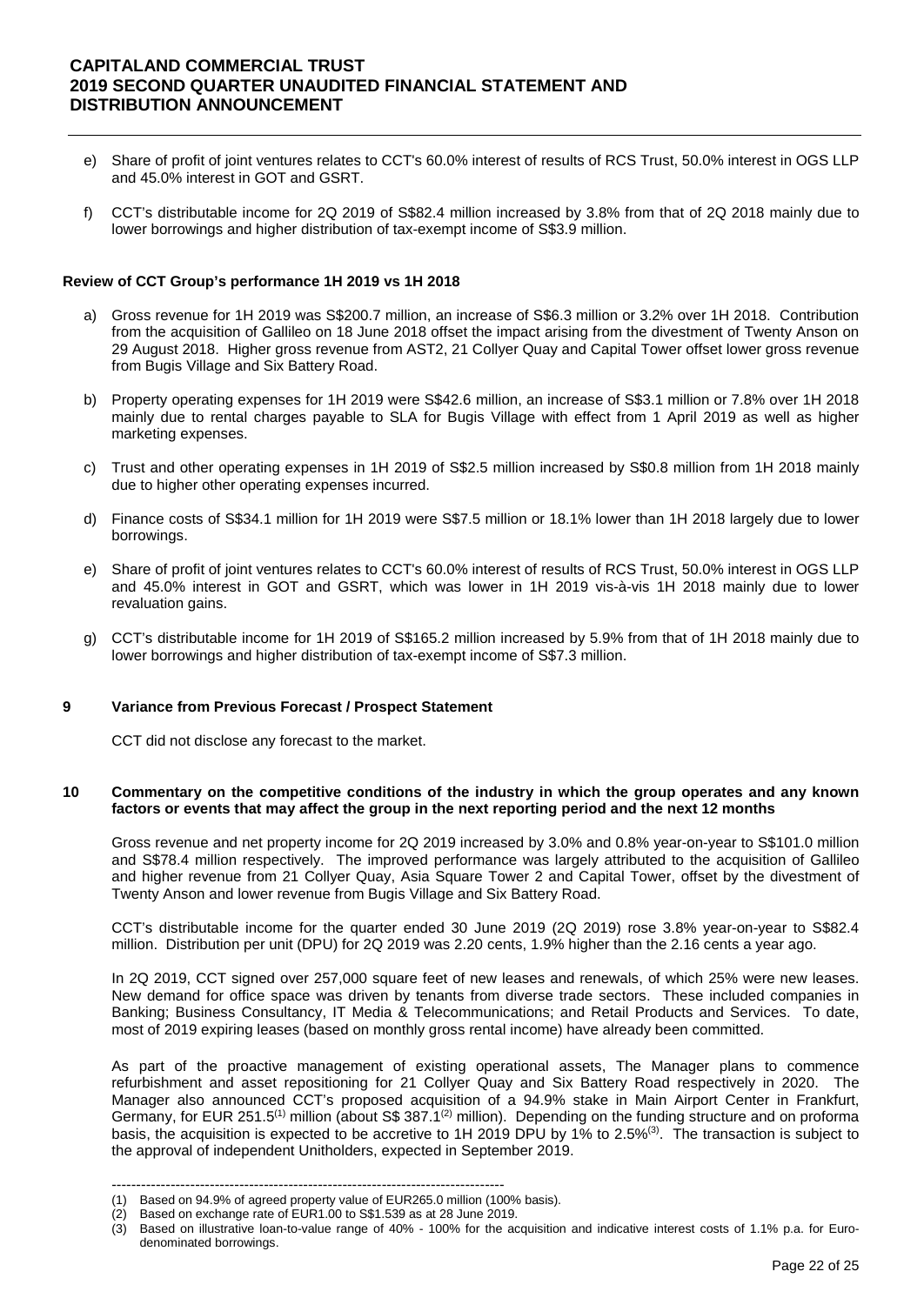CCT has signed a seven-year lease, commencing in early 2Q 2021 with WeWork Singapore Pte. Ltd. for the entire building of 21 Collyer Quay, with fit-out period prior to the lease commencement. This will be WeWork's largest space in Singapore. 21 Collyer Quay is presently leased to The Hongkong and Shanghai Banking Corporation Limited for one year and this lease will expire in April 2020. The Manager plans to capitalise on the transitional downtime in occupancy during changeover of tenants to upgrade the building at an approximate cost of S\$45 million. The works include enhancements to essential equipment, common and lettable areas and upgrades to achieve at least a Green Mark GoldPLUS rating.

CCT will capitalise on the opportunity to upgrade Six Battery Road upon the expiry of Standard Chartered Bank's lease in 2020. Standard Chartered remains an anchor tenant and will continue to lease office space and house their flagship branch at Six Battery Road. The property will undergo an approximately S\$35 million asset enhancement initiative in phases from 1Q 2020 to 3Q 2021 to reposition the podium into a vibrant lifestyle attraction. Subject to authorities' approval, the enhancement will include a new 24/7 through-block link connecting Raffles Place to Singapore River that will feature new F&B offerings. A rooftop restaurant with commanding views of the Singapore River and flexible workspace will also be added. The main office tower, which was last upgraded in 2013, will remain operational.

The asset enhancement initiatives and the acquisition in Frankfurt reflect the Manager's commitment to improve its portfolio of properties for long term sustainable growth. The Manager will work towards minimising short-term distribution impact to unitholders arising from the transitional downtime during asset upgrading.

### **Outlook**

According to CBRE Research, Singapore's average monthly Grade A office market rent increased by 11.9% yearon-year in 2Q 2019 to S\$11.30 per square foot. Occupancy in Singapore's Core CBD office buildings as at end June was 95.8%, an improvement from 95.4% in the previous quarter. Singapore's office market rent is expected to see continued growth in 2019.

In Frankfurt, prime office rent market continued to demonstrate resilience through property cycles.

#### **11 Distributions**

#### **11(a) Current financial period**

Any distributions declared for the current financial period? Yes

#### **(i) Name of distribution Distribution for the period from 1 January 2019 to 30 June 2019**

| Distribution type                | Taxable income distribution<br>i)<br>Tax-exempt income distribution<br>ii)                                                                                                                                                                                                                                                                                                                                                                                                                                                                                                                                                                                                                                                                              |
|----------------------------------|---------------------------------------------------------------------------------------------------------------------------------------------------------------------------------------------------------------------------------------------------------------------------------------------------------------------------------------------------------------------------------------------------------------------------------------------------------------------------------------------------------------------------------------------------------------------------------------------------------------------------------------------------------------------------------------------------------------------------------------------------------|
| Distribution rate                | Taxable income distribution: 4.21 cents per unit<br>i)<br>Tax-exempt income distribution: 0.19 cents per unit<br>ii)                                                                                                                                                                                                                                                                                                                                                                                                                                                                                                                                                                                                                                    |
| Par value of units               | Not meaningful                                                                                                                                                                                                                                                                                                                                                                                                                                                                                                                                                                                                                                                                                                                                          |
| Tax rate                         | Taxable income distribution<br>Qualifying investors and individuals (other than those who hold their units through a<br>partnership) will generally receive pre-tax distributions. These distributions are exempt<br>from tax in the hands of individuals unless such distributions are derived through a<br>Singapore partnership or from the carrying on of a trade, business or profession.<br>Qualifying foreign non-individual investors will receive their distributions after deduction<br>of tax at the rate of 10%.<br>All other investors will receive their distributions after deduction of tax at the rate of 17%.<br>Tax-exempt income distribution<br>Tax-exempt income distribution is exempt from tax in the hands of all unitholders. |
| Books closure date: 26 July 2019 |                                                                                                                                                                                                                                                                                                                                                                                                                                                                                                                                                                                                                                                                                                                                                         |
| Date payable:                    | 29 August 2019                                                                                                                                                                                                                                                                                                                                                                                                                                                                                                                                                                                                                                                                                                                                          |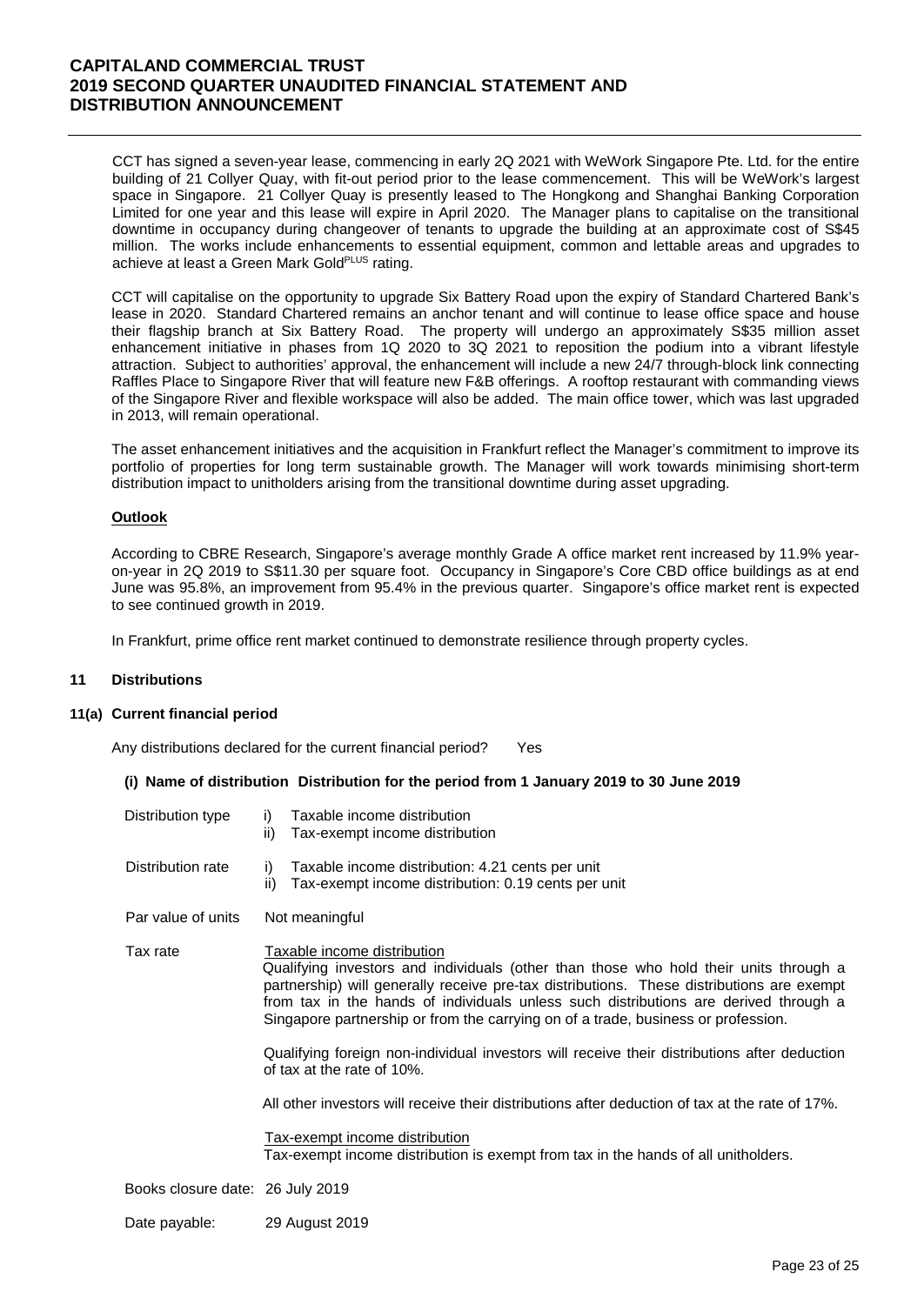### **11(b) Corresponding period of the preceding financial period**

Any distributions declared for the corresponding period of the preceding financial period? Yes

| (i) Name of distribution  | Distribution for the period from 1 January 2018 to 27 May 2018                                                                                                                                                                                                                                                                                                                                       |
|---------------------------|------------------------------------------------------------------------------------------------------------------------------------------------------------------------------------------------------------------------------------------------------------------------------------------------------------------------------------------------------------------------------------------------------|
| Distribution type         | Taxable income distribution                                                                                                                                                                                                                                                                                                                                                                          |
| Distribution rate         | Taxable income distribution: 3.49 cents per Unit                                                                                                                                                                                                                                                                                                                                                     |
| Par value of units        | Not meaningful                                                                                                                                                                                                                                                                                                                                                                                       |
| Tax rate                  | Taxable income distribution<br>Qualifying investors and individuals (other than those who hold their units<br>through a partnership) will generally receive pre-tax distributions.<br>These<br>distributions are exempt from tax in the hands of individuals unless such<br>distributions are derived through a Singapore partnership or from the carrying on<br>of a trade, business or profession. |
|                           | Qualifying foreign non-individual investors will receive their distributions after<br>deduction of tax at the rate of 10%.                                                                                                                                                                                                                                                                           |
|                           | All other investors will receive their distributions after deduction of tax at the rate<br>of 17%.                                                                                                                                                                                                                                                                                                   |
| Books closure date:       | 25 May 2018                                                                                                                                                                                                                                                                                                                                                                                          |
| Payment Date:             | 18 July 2018                                                                                                                                                                                                                                                                                                                                                                                         |
| (ii) Name of distribution | Distribution for the period from 28 May 2018 to 30 June 2018                                                                                                                                                                                                                                                                                                                                         |
| Distribution type         | Taxable income distribution<br>ii)<br>iii) Tax-exempt income distribution                                                                                                                                                                                                                                                                                                                            |
| Distribution rate         | Taxable income distribution: 0.77 cents per unit<br>ii)<br>iii) Tax-exempt income distribution: 0.02 cents per unit                                                                                                                                                                                                                                                                                  |
| Par value of units        | Not meaningful                                                                                                                                                                                                                                                                                                                                                                                       |
| Tax rate                  | Taxable income distribution<br>Qualifying investors and individuals (other than those who hold their units through<br>a partnership) will generally receive pre-tax distributions. These distributions are<br>exempt from tax in the hands of individuals unless such distributions are derived<br>through a Singapore partnership or from the carrying on of a trade, business or<br>profession.    |
|                           | Qualifying foreign non-individual investors will receive their distributions after<br>deduction of tax at the rate of 10%.                                                                                                                                                                                                                                                                           |
|                           | All other investors will receive their distributions after deduction of tax at the rate<br>of 17%.                                                                                                                                                                                                                                                                                                   |
|                           | Tax-exempt income distribution<br>Tax-exempt income distribution is exempt from tax in the hands of all unitholders.                                                                                                                                                                                                                                                                                 |
| Books closure date:       | 26 July 2018                                                                                                                                                                                                                                                                                                                                                                                         |
| Date payable:             | 29 August 2018                                                                                                                                                                                                                                                                                                                                                                                       |